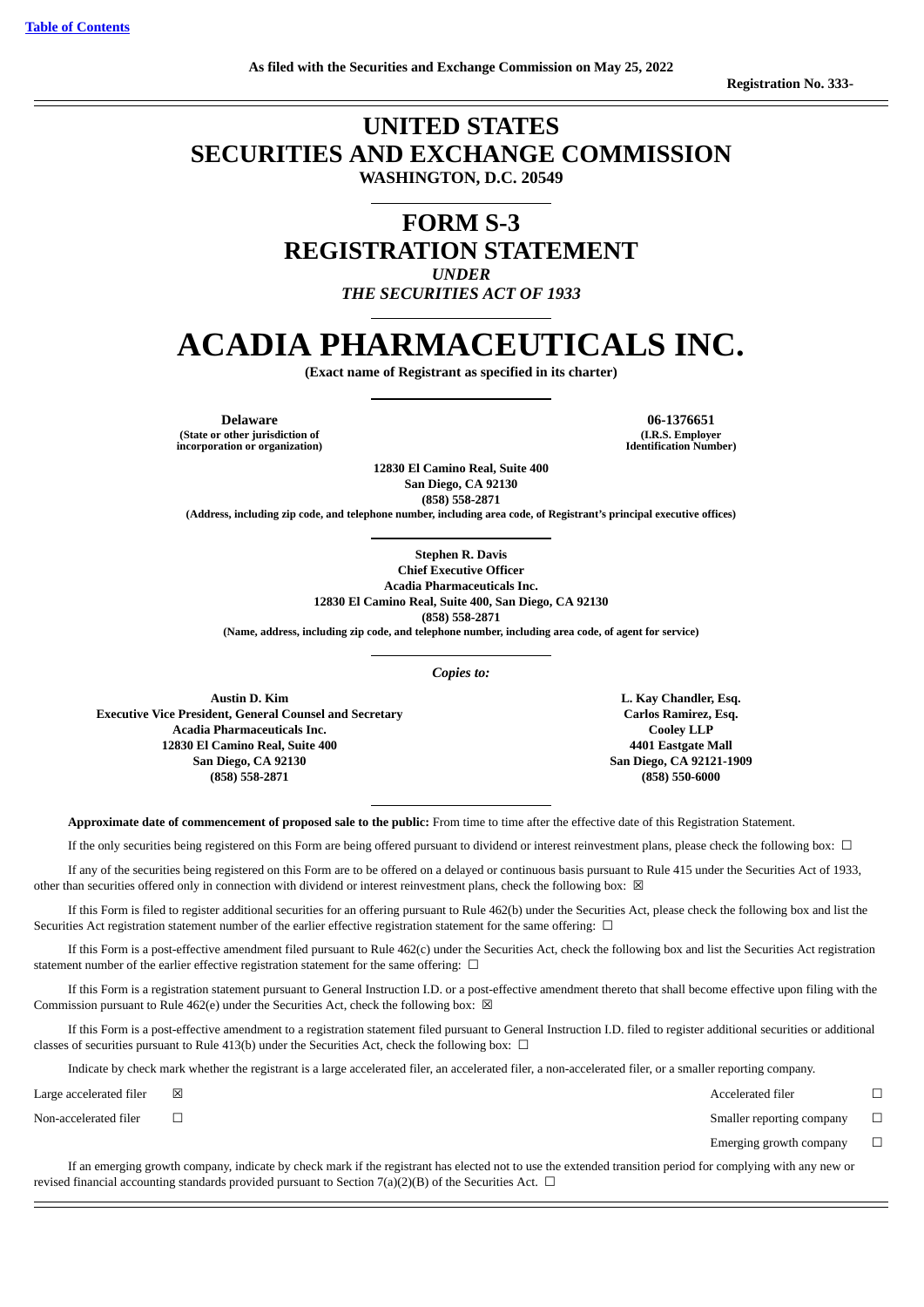**PROSPECTUS**

# **ACADIA**

#### **Common Stock**

This prospectus relates to the disposition from time to time of up to 42,393,855 shares of our common stock, which includes 489,269 shares of our common stock issuable upon the exercise of warrants, which are held by the selling stockholders named in this prospectus*.* We are not selling any common stock under this prospectus and will not receive any of the proceeds from the sale of shares by the selling stockholders. We will, however, receive the net proceeds of any warrants exercised for cash.

The selling stockholders may sell the shares of common stock described in this prospectus in a number of different ways and at varying prices. We provide more information about how the selling stockholders may sell their shares of common stock in the section entitled "Plan of Distribution" on page 9. The selling stockholders will bear all commissions and discounts, if any, attributable to the sale or disposition of the shares, or interests therein. We will bear all costs, expenses and fees in connection with the registration of the shares. We will not be paying any underwriting discounts or commissions in this offering.

Our common stock is listed on the Nasdaq Global Select Market under the symbol "ACAD". On May 24, 2022, the last reported sale price of our common stock was \$15.98 per share.

Our principal executive offices are located at 12830 El Camino Real, Suite 400, San Diego, California 92130, and our telephone number at that address is (858) 558-2871.

**An investment in our common stock involves a high degree of risk. You should review carefully the risks and uncertainties referred to under the heading "[Risk Factors](#page-7-0)" beginning on page 4 of this prospectus and under any similar headings in any amendment or supplement to this prospectus or in any filing with the Securities and Exchange Commission that is incorporated by reference herein.**

Neither the Securities and Exchange Commission nor any state securities commission has approved or disapproved of these securities or determined if this prospectus is truthful or complete. Any representation to the contrary is a criminal offense.

**May 25, 2022**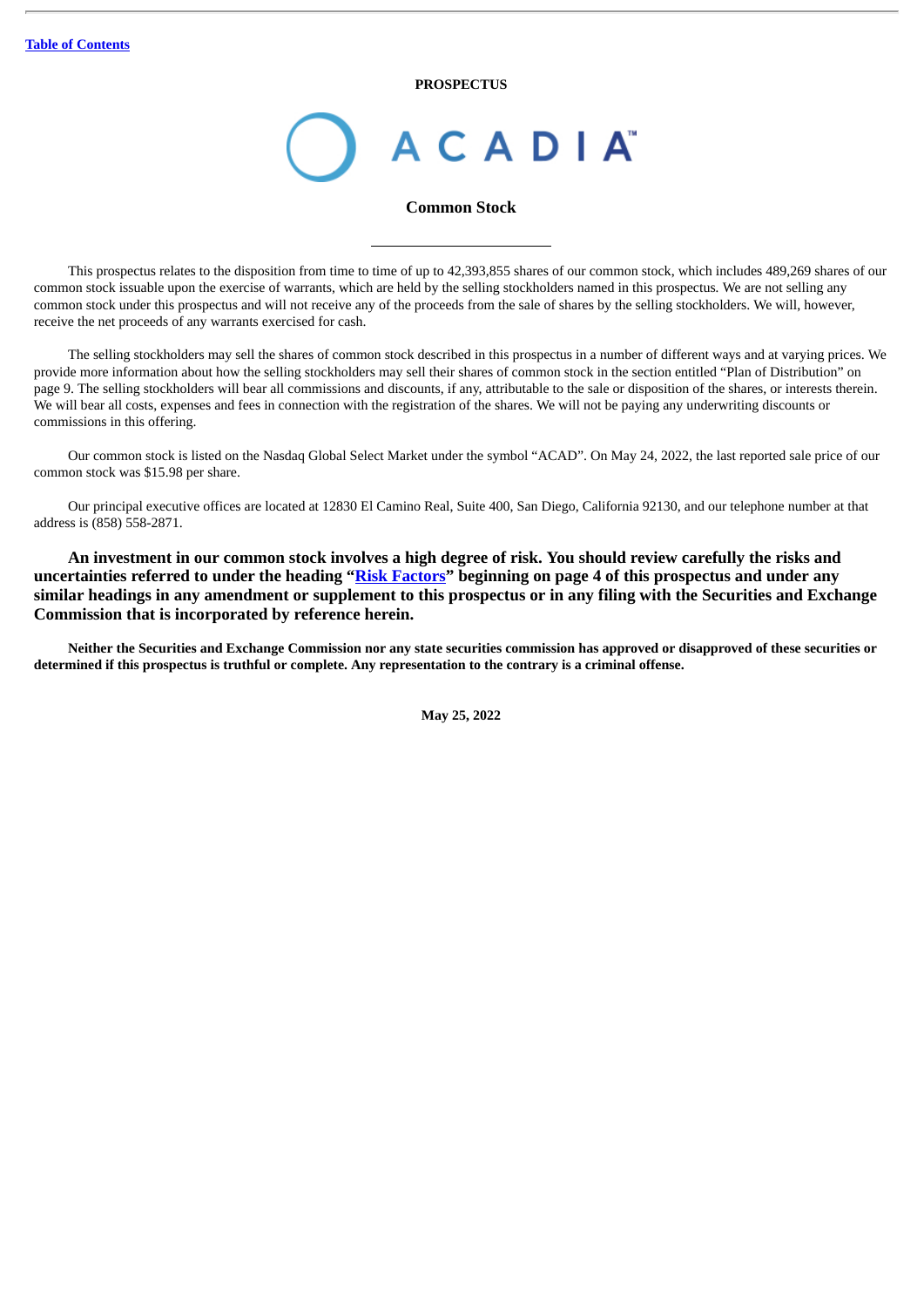ł.

#### **TABLE OF CONTENTS**

<span id="page-2-0"></span>

| <b>Prospectus Summary</b>                        |    |
|--------------------------------------------------|----|
| <b>Risk Factors</b>                              | 4  |
| <b>Note Regarding Forward-Looking Statements</b> | 5  |
| <b>Use of Proceeds</b>                           | 6  |
| <b>Selling Stockholders</b>                      | 7  |
| <b>Plan of Distribution</b>                      | 9  |
| <b>Legal Matters</b>                             | 11 |
| <b>Experts</b>                                   | 11 |
| <b>Where You Can Find More Information</b>       | 11 |
|                                                  |    |
|                                                  |    |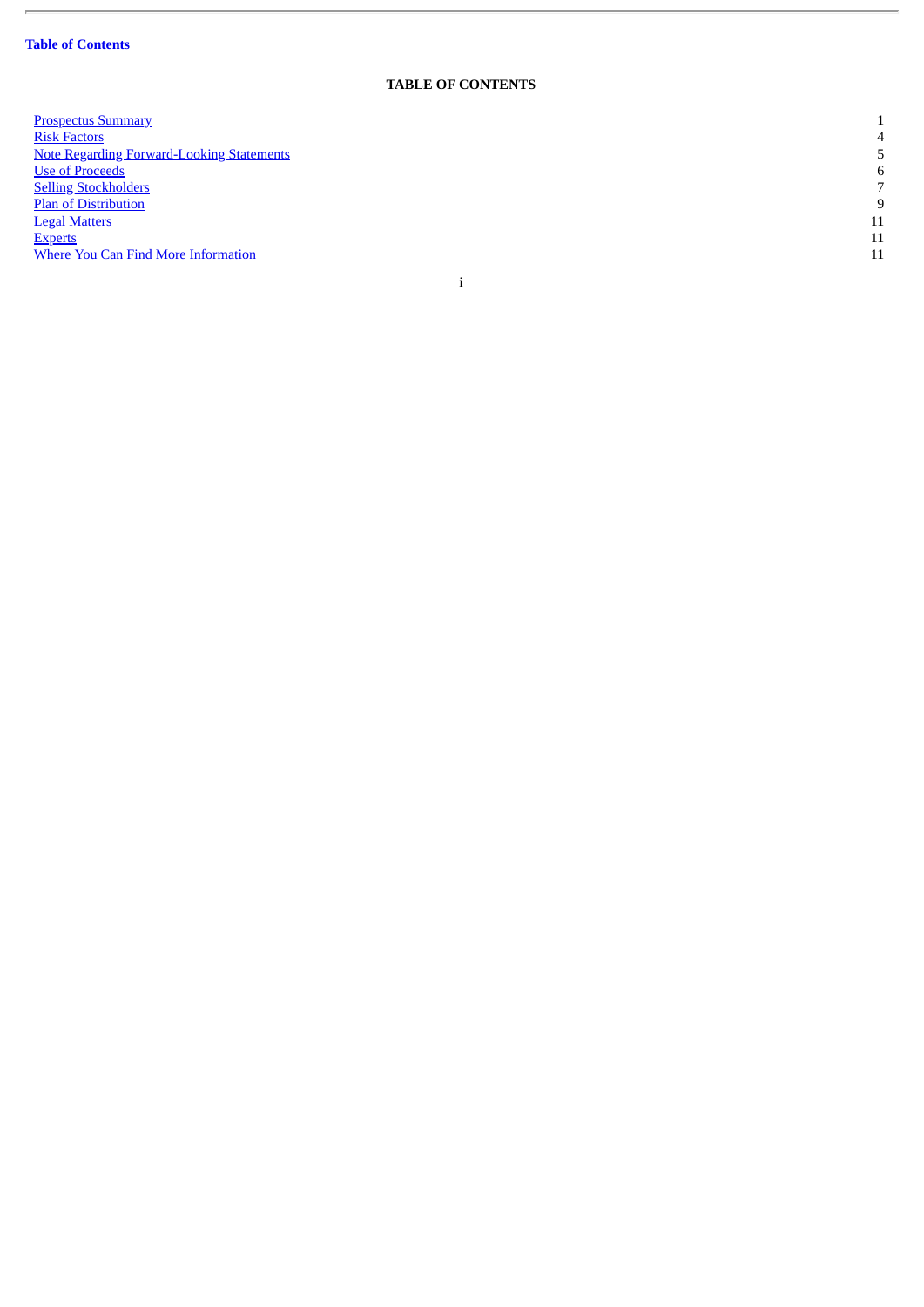#### **ABOUT THIS PROSPECTUS**

This prospectus is part of a registration statement on Form S-3 that we filed with the Securities and Exchange Commission, or SEC, using a "shelf" registration process as a "well-known seasoned issuer," as defined in Rule 405 under the Securities Act of 1933, as amended, or the Securities Act. Under this registration statement, the selling stockholders may sell from time to time in one or more offerings the common stock described in this prospectus.

We have not, and the selling stockholders have not, authorized anyone to provide you with information other than the information contained or incorporated by reference in this prospectus and any related prospectus supplement. No one is making offers to sell or seeking offers to buy these securities in any jurisdiction where the offer or sale is not permitted. You should assume that the information contained in this prospectus and any prospectus supplement is accurate only as of the date on the front of this prospectus or the prospectus supplement, as applicable, and that any information incorporated by reference in this prospectus or any prospectus supplement is accurate only as of the date given in the document incorporated by reference, regardless of the time of delivery of this prospectus, any applicable prospectus supplement or any sale of our common stock. Our business, financial condition, results of operations and prospects may have changed since that date.

References in this prospectus to "Acadia," the "Company," "we," "us" and "our" refer to Acadia Pharmaceuticals Inc., together with our whollyowned subsidiaries.

"Acadia" and "NUPLAZID" are our trademarks. This prospectus also includes trademarks and trade names owned by other parties, and these trademarks and trade names are the property of their respective owners. Use or display by us of other parties' trademarks, trade dress or products in this prospectus is not intended to, and does not, imply a relationship with, or endorsements or sponsorship of, us by the trademark or trade dress owners.

ii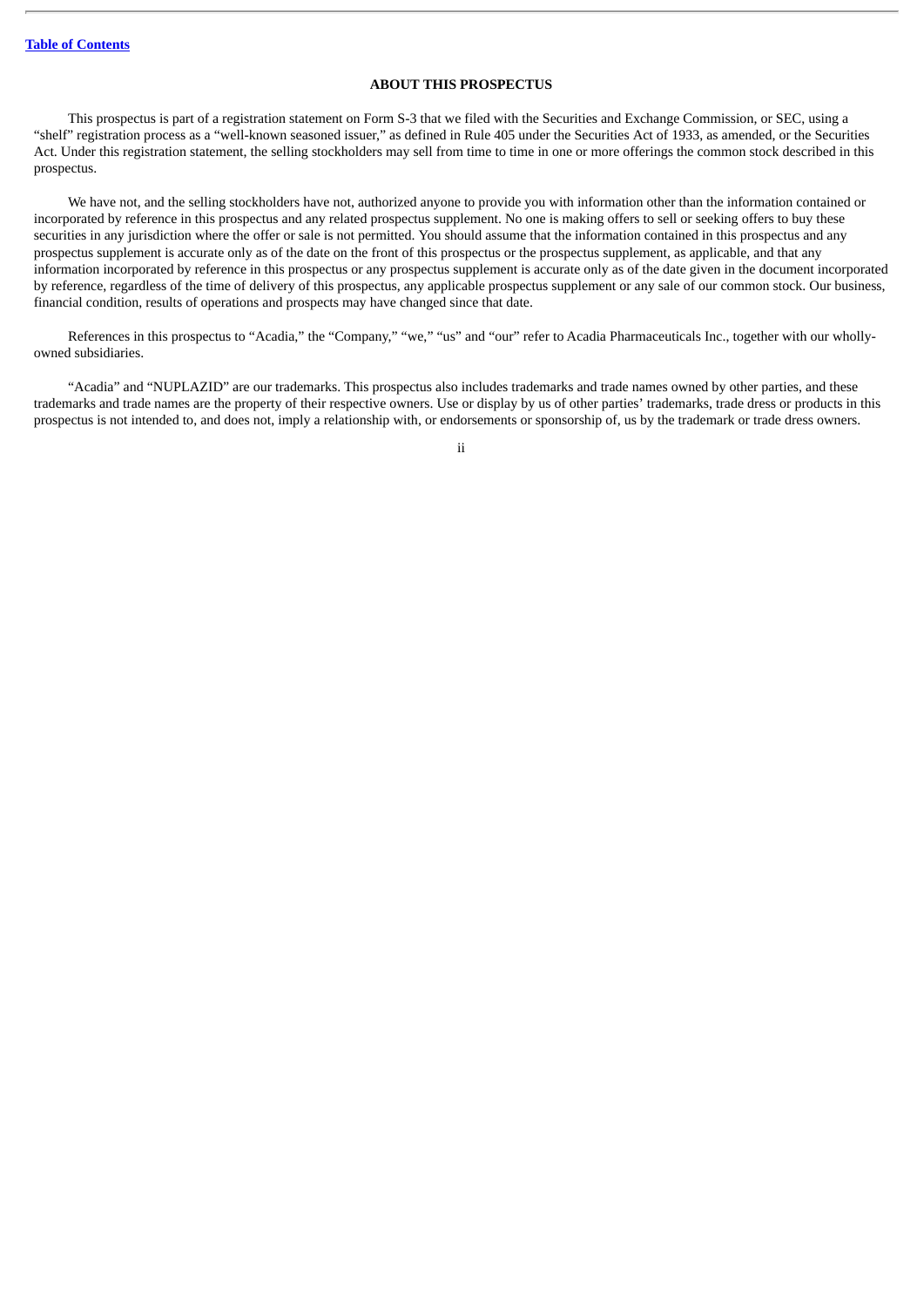#### **PROSPECTUS SUMMARY**

<span id="page-4-0"></span>This summary highlights information contained elsewhere or incorporated by reference into this prospectus. Because it is a summary, it does not contain all of the information that you should consider before investing in our securities. You should read this entire prospectus carefully, including the section entitled "Risk Factors", any prospectus supplement and the documents that we incorporate by reference into this prospectus, *before making an investment decision.*

#### **Acadia Pharmaceuticals Inc.**

We are a biopharmaceutical company focused on the development and commercialization of innovative medicines that address unmet medical needs in central nervous system (CNS) disorders. We have a portfolio of product opportunities led by our novel drug, NUPLAZID (pimavanserin), which was approved by the U.S. Food and Drug Administration (FDA) in April 2016 for the treatment of hallucinations and delusions associated with Parkinson's disease psychosis (PDP), and is the first and only drug approved in the United States for this condition. NUPLAZID is a selective serotonin inverse agonist/antagonist, preferentially targeting 5-HT2A receptors with no appreciable affinity for dopaminergic, histaminergic, or muscarinic receptors. Through this novel mechanism, NUPLAZID demonstrated significant efficacy in reducing the hallucinations and delusions associated with PDP without negatively impacting motor function in our Phase 3 pivotal trial. NUPLAZID has the potential to avoid many of the debilitating side effects of existing antipsychotics, none of which are approved by the FDA for the treatment of PDP. We hold worldwide commercialization rights to pimavanserin. .

We believe that pimavanserin has the potential to address important unmet medical needs in neurological and psychiatric disorders in addition to PDP and we plan to continue to study the use of pimavanserin in multiple disease states. Beyond PDP, we believe Alzheimer's disease psychosis (ADP), represents one of our most important opportunities for further development. In February 2022, we resubmitted to the FDA a supplemental New Drug Application (sNDA) for NUPLAZID for the treatment of hallucinations and delusions associated with ADP.

Negative symptoms of schizophrenia have been associated with poor long-term outcomes and disability even when the positive symptoms are well controlled, representing a high unmet need. There are currently no FDA-approved therapies for the treatment of the negative symptoms of schizophrenia. We are currently exploring the utility of pimavanserin in this area. In the fourth quarter of 2019 we announced positive results from our pivotal ADVANCE study and in the third quarter of 2020, we initiated a second pivotal study, ADVANCE-2. The Phase 3 program is evaluating the efficacy of pimavanserin in patients with predominantly negative symptoms of schizophrenia who have achieved adequate control of positive symptoms with their existing antipsychotic treatment. We anticipate announcing top-line results from the Phase 3 ADVANCE-2 study in 2023.

In August 2018, we acquired an exclusive North American license to develop and commercialize trofinetide for Rett syndrome and other indications from Neuren Pharmaceuticals Limited (Neuren). Rett syndrome is a debilitating neurological disorder that occurs predominantly in females following apparently normal development for the first six months of life. Typically, between six to eighteen months of age, patients experience a period of rapid decline with loss of purposeful hand use and spoken communication and inability to independently conduct activities of daily living. Symptoms also include seizures, disorganized breathing patterns, scoliosis and sleep disturbances. Currently, there are no approved medicines for the treatment of Rett syndrome. In December 2021, we announced positive results from our pivotal Phase 3 LAVENDER study. The study demonstrated a statistically significant improvement over placebo for both co-primary endpoints as well as key secondary endpoint. We plan to submit to the FDA a New Drug Application (NDA) for trofinetide for the treatment of Rett syndrome around mid-year 2022.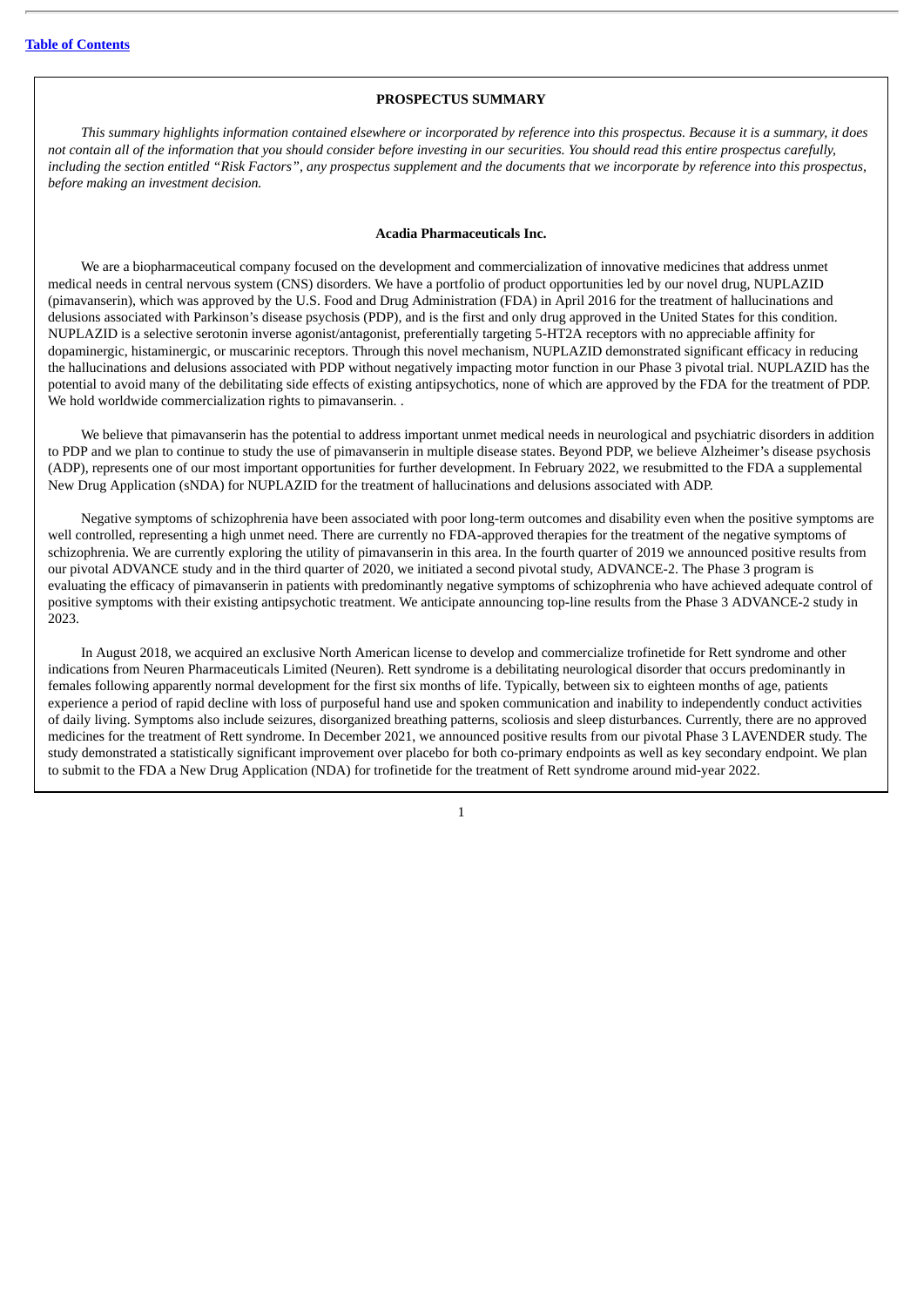In March 2020, we acquired an exclusive worldwide license from Vanderbilt University to develop and commercialize novel drug candidates targeting positive allosteric modulators (PAMs) of the muscarinic M1 receptor with the potential to treat cognition in dementia and psychotic symptoms in schizophrenia. These M1 PAMs represent a promising approach for improving cognitive function and other neuropsychiatric symptoms in patients suffering from CNS disorders. The license covers a portfolio of candidates, with molecules at various stages of testing, including the lead compound, ACP-319, which is in Phase 1 testing, and several additional compounds in preclinical development as well as any additional compounds generated in an ongoing discovery program.

In August 2020, we acquired CerSci Therapeutics Incorporated (CerSci). The lead product candidate, ACP-044, is a non-opioid, redox modulator in development for treatment of acute and chronic pain. The mechanism of action is believed to modulate redox pathways involved in pain signaling by removing increased levels of reactive oxygen and nitrogen species caused by tissue injury, inflammation, and disease. In addition, through the acquisition, we obtained a portfolio of preclinical stage molecules, including brain penetrant compounds, with potential for symptomatic and disease modifying utility in neurodegenerative diseases. ACP-044 has shown promising results in animal models evaluating incisional, inflammatory, and neuropathic pain, as well as favorable tolerability and pharmacokinetic properties in Phase 1 trials. In March 2021, we initiated a Phase 2 study evaluating ACP-044 for the treatment of postoperative pain following bunionectomy surgery. We announced results from this study in April 2022. In June 2021, we initiated an additional Phase 2 study evaluating ACP-044 for the treatment of pain associated with osteoarthritis and currently anticipate announcing top-line results around the end of 2022.

In January 2022, we entered into a license and collaboration agreement with Stoke Therapeutics, Inc. (Stoke) to discover, develop and commercialize novel RNA-based medicines for the potential treatment of severe and rare genetic neurodevelopmental diseases of the CNS. The collaboration includes SYNGAP1 syndrome, Rett syndrome (MECP2), and an undisclosed neurodevelopmental target. For the SYNGAP1 program, the two companies will jointly share global research, development and commercialization responsibilities and share 50/50 in all worldwide costs and future profits. For the Rett syndrome (MECP2) and the undisclosed neurodevelopmental program, Stoke will lead research and pre-clinical development activities, while we will lead clinical development and commercialization activities.

We were incorporated in Delaware in January 1997. Our principal executive offices are located at 12830 El Camino Real, Suite 400, San Diego, California 92130, and our telephone number at that address is (858) 558-2871. Our website address is www.acadia-pharm.com. The information contained in, or that can be accessed through, our website is not part of this prospectus.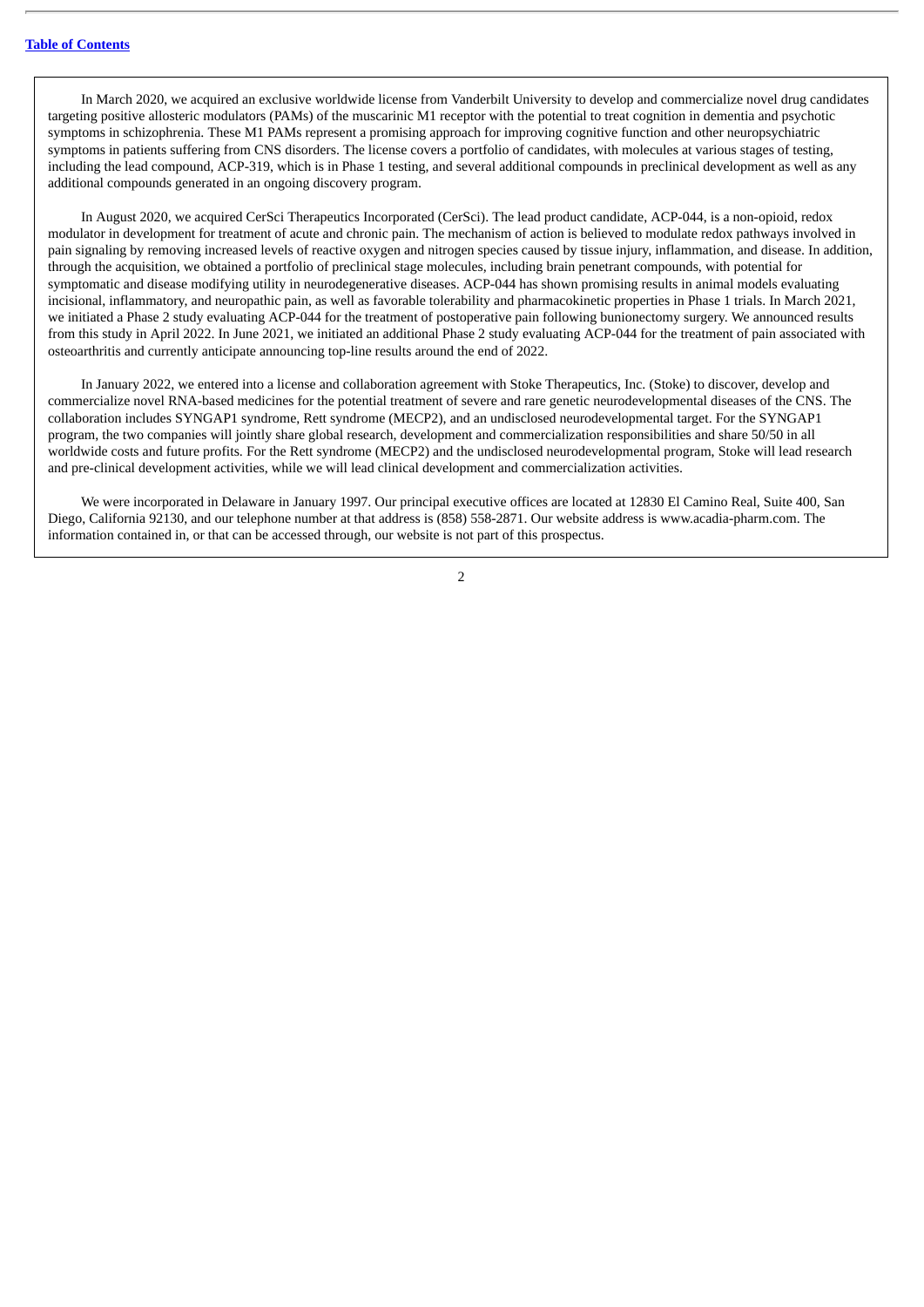| <b>The Offering</b>                                       |                                                                                                            |  |  |  |  |  |  |  |
|-----------------------------------------------------------|------------------------------------------------------------------------------------------------------------|--|--|--|--|--|--|--|
| Common stock to be offered by the<br>selling stockholders | $42,393,855$ shares $(1)$                                                                                  |  |  |  |  |  |  |  |
| Use of Proceeds                                           | We will not receive any proceeds from the sale of the shares of common stock covered by<br>this prospectus |  |  |  |  |  |  |  |
| Nasdaq Global Select Market Symbol                        | ACAD                                                                                                       |  |  |  |  |  |  |  |

(1) Includes 489,269 shares of common stock that may be issued upon the exercise of warrants held by the selling stockholders.

The selling stockholders named in this prospectus may offer and sell up to 42,393,855 shares of our common stock, including 489,269 shares of our common stock issuable upon the exercise of warrants issued by us in a private placement that closed on December 17, 2012. Throughout this prospectus, when we refer to the shares of our common stock being registered on behalf of the selling stockholders, we are referring to all shares of common stock reported as owned by the selling stockholders as of May 16, 2022, as well as the maximum number of shares that may be issued upon the exercise of warrants held by the selling stockholders as of May 16, 2022. We agreed to file the registration statement to which this prospectus forms a part to register these shares pursuant to a Registration Rights Agreement with the selling stockholders dated January 6, 2016. Additional information with respect to the Registration Rights Agreement is contained in this prospectus under the heading "Selling Stockholders" and in our current report on Form 8-K filed with the SEC on January 7, 2016.

When we refer to the selling stockholders in this prospectus, we are referring to the entities named in this prospectus as the selling stockholders and, as applicable, any donees, pledgees, transferees or other successors-in-interest selling shares received after the date of this prospectus from the selling stockholders as a gift, pledge, or other non-sale related transfer.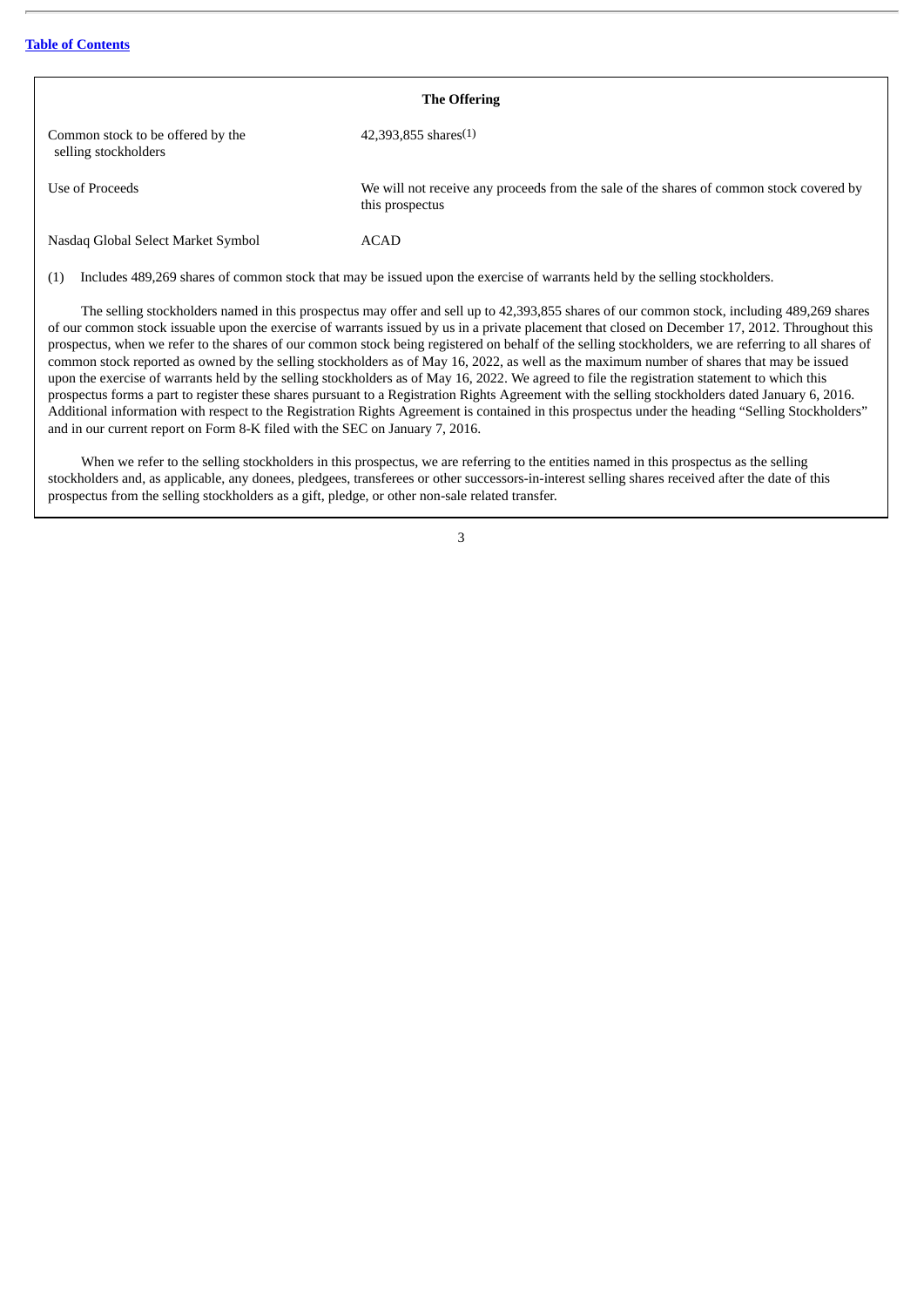#### **RISK FACTORS**

<span id="page-7-0"></span>An investment in our common stock involves a high degree of risk. Prior to making a decision about investing in our common stock, you should consider carefully the specific risk factors discussed in the sections entitled "Risk Factors" contained in our Quarterly Report on Form 10-Q for the quarter ended March 31, 2022, as filed with the Securities and Exchange Commission, or SEC, which is incorporated in this prospectus by reference in its entirety, as well as any amendment or updates to our risk factors reflected in subsequent filings with the SEC, including any prospectus supplement hereto. These risks and uncertainties are not the only risks and uncertainties we face. Additional risks and uncertainties not presently known to us, or that we currently view as immaterial, may also impair our business. If any of the risks or uncertainties described in our SEC filings or any additional risks and uncertainties actually occur, our business, financial condition, results of operations and cash flow could be materially and adversely affected. In that case, the trading price of our common stock could decline and you might lose all or part of your investment.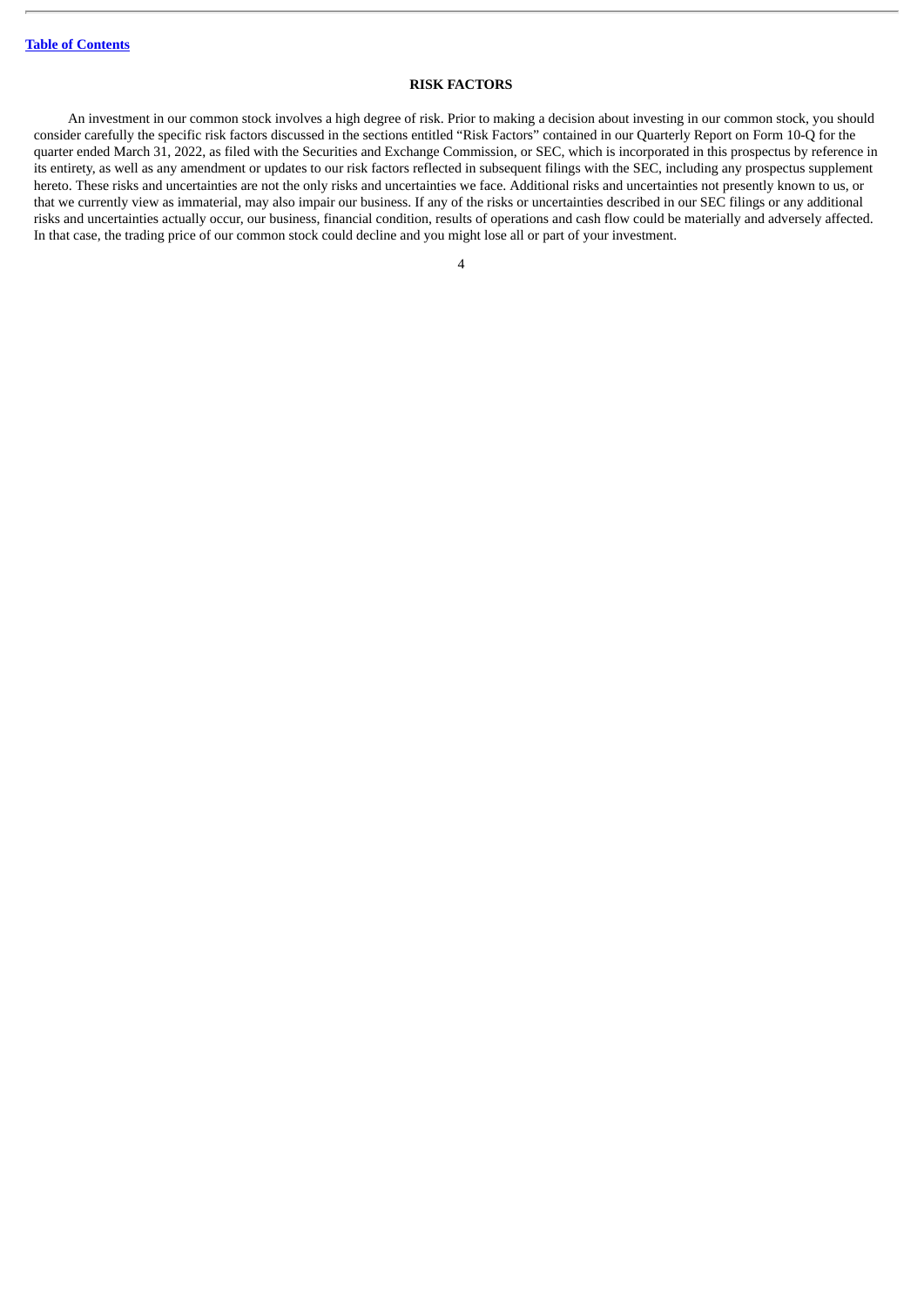#### **NOTE REGARDING FORWARD-LOOKING STATEMENTS**

<span id="page-8-0"></span>This prospectus contains, and the documents incorporated by reference herein and any prospectus supplement hereto may contain, forwardlooking statements within the meaning of Section 27A of the Securities Act and Section 21E of the Securities Exchange Act of 1934, as amended, or the Exchange Act. These statements relate to future events or to our future financial performance and involve known and unknown risks, uncertainties and other factors which may cause our actual results, performance or achievements to be materially different from any future results, performances or achievements expressed or implied by the forward-looking statements. Forward-looking statements may include, but are not limited to statements about:

- the benefits to be derived from NUPLAZID® (pimavanserin) and other drug candidates;
- the potential market opportunities for pimavanserin and other drug candidates;
- our strategy for the commercialization of NUPLAZID;
- our plans for exploring and developing pimavanserin for indications other than in Parkinson's disease psychosis;
- our plans and timing with respect to seeking regulatory approvals;
- the potential commercialization of any of our drug candidates that receive regulatory approval;
- the progress, timing, results or implications of clinical trials and other development activities involving NUPLAZID and other drug candidates;
- our strategy for discovering, developing and, if approved, commercializing drug candidates;
- our existing and potential future collaborations;
- our estimates of future payments, revenues and profitability;
- our estimates regarding our capital requirements, future expenses and need for additional financing;
- the potential or expected impact of the global COVID-19 pandemic on our business; and
- possible changes in legislation.

In some cases, you can identify forward-looking statements by terms such as "may," "will," "should," "could," "would," "expects," "plans," "anticipates," "believes," "estimates," "projects," "predicts," "potential" and similar expressions (including their use in the negative) intended to identify forward-looking statements. These statements reflect our current views with respect to future events and are based on assumptions and subject to risks and uncertainties. Given these uncertainties, you should not place undue reliance on these forward-looking statements. We discuss many of these risks in greater detail in the documents incorporated by reference herein, usually under the heading "Risk Factors". Also, these forward-looking statements represent our estimates and assumptions only as of the date of the document containing the applicable statement.

We qualify all of the forward-looking statements in the foregoing documents by these cautionary statements. Unless required by law, we undertake no obligation to update or revise any forward-looking statements to reflect new information or future events or developments. Thus, you should not assume that our silence over time means that actual events are bearing out as expressed or implied in such forward-looking statements. Before deciding to purchase our common stock, you should carefully consider the risk factors incorporated by reference herein, in addition to the other information set forth in this prospectus and in the documents incorporated by reference herein.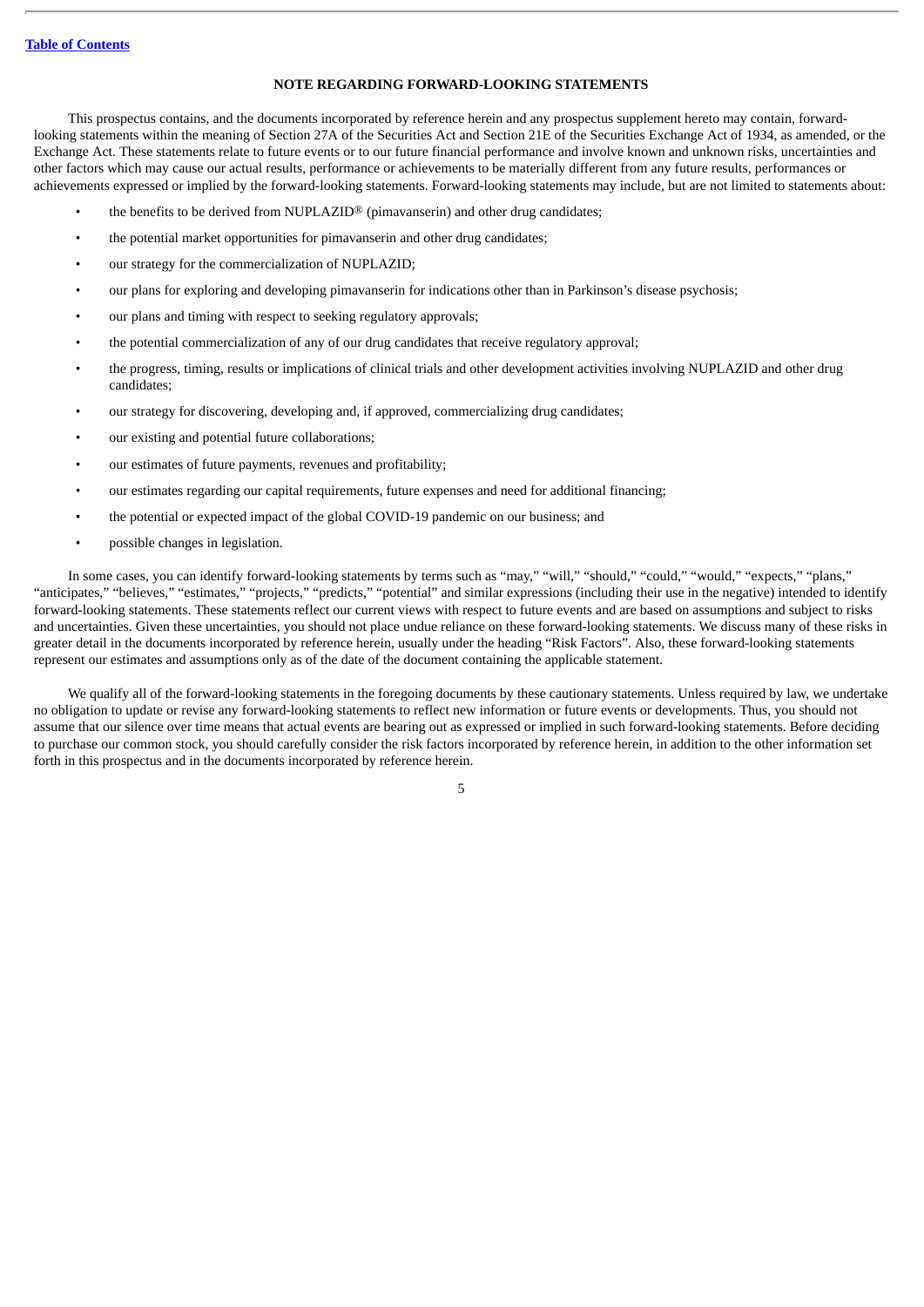#### **USE OF PROCEEDS**

<span id="page-9-0"></span>We will not receive any of the proceeds from the sale of shares of our common stock by the selling stockholders pursuant to this prospectus. A portion of the shares covered by this prospectus are issuable upon exercise of warrants to purchase our common stock. Upon any exercise of any of the warrants for cash, the applicable selling stockholder would pay us the exercise price set forth in the warrants. The cash exercise price of the warrants to purchase up to 489,269 shares of our common stock issued on December 17, 2012 is \$0.01 per share. We expect to use any proceeds from the exercise of the warrants for cash primarily for our working capital and other corporate and operational purposes. Under certain conditions set forth in the warrants, the warrants are exercisable on a cashless basis. If any of the warrants are exercised on a cashless basis, we would not receive any cash payment from the applicable selling stockholder upon any such exercise of the warrants.

Each selling stockholder will pay any underwriting discounts and commissions and any expenses incurred by the selling stockholder for brokerage, accounting, tax or legal services or any other expenses incurred by such selling stockholder in disposing of shares covered by this prospectus, provided that we have agreed to bear legal expenses of the selling stockholders of up to \$50,000 per underwritten public offering of the shares offered by this prospectus.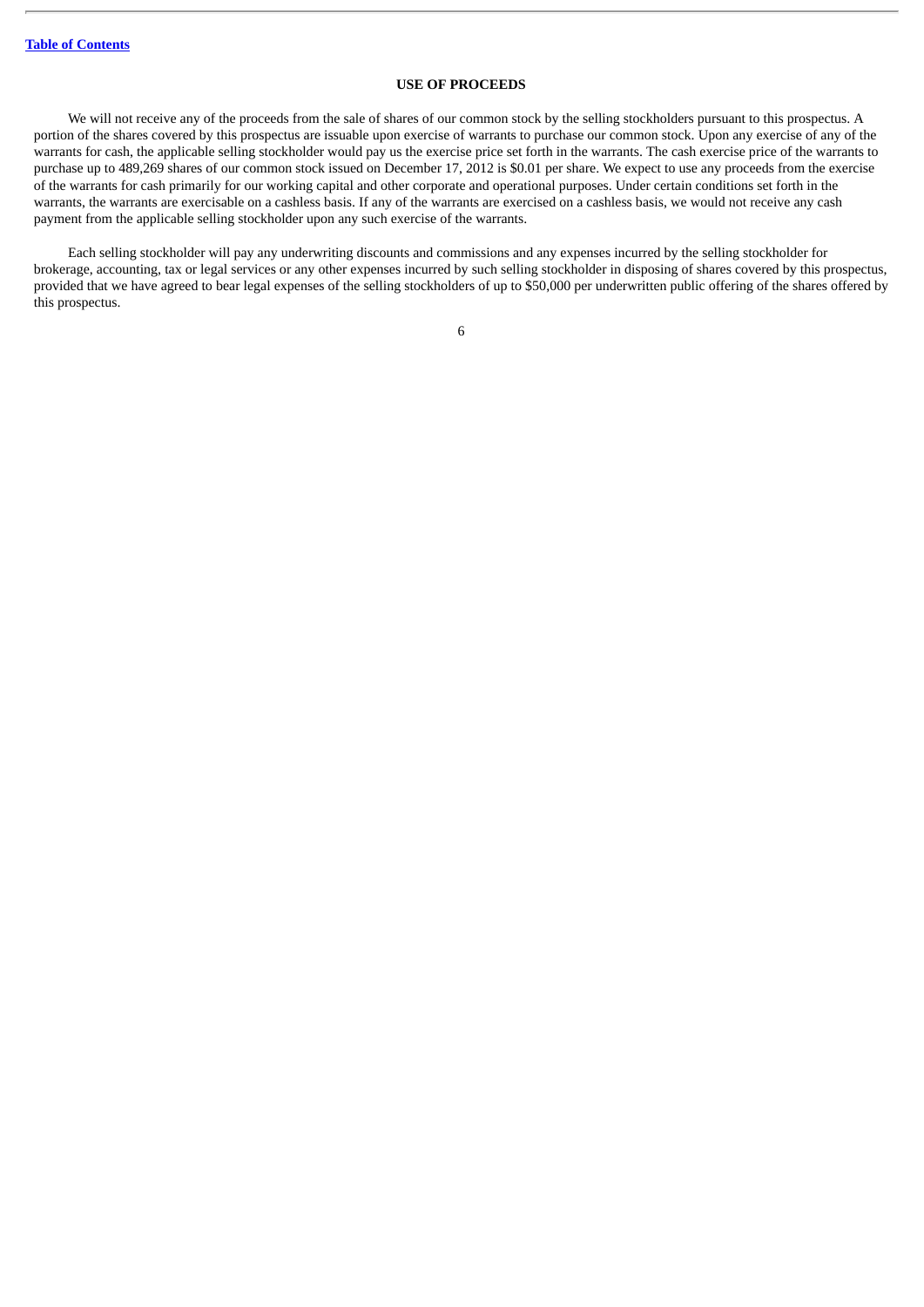#### **SELLING STOCKHOLDERS**

<span id="page-10-0"></span>The selling stockholders named in this prospectus may offer and sell up to 42,393,855 shares of our common stock, including 489,269 shares of our common stock issuable upon the exercise of warrants. The foregoing shares and warrants represent all shares of common stock reported to us as held by the selling stockholders as of May 16, 2022 and the maximum number of shares of common stock issuable upon the exercise of warrants held by the selling stockholders as of May 16, 2022.

On January 6, 2016, in connection with a follow-on public offering of our common stock, we entered into a Registration Rights Agreement with the selling stockholders, pursuant to which we agreed that, if the selling stockholders demand that we register their shares of our common stock for resale under the Securities Act, we would be obligated to effect such registration. Our registration obligations under the Registration Rights Agreement cover all shares of our common stock now held or later acquired by the selling stockholders, will continue in effect for up to 10 years after the date of the Registration Rights Agreement, and include our obligation to facilitate certain underwritten public offerings of our common stock by the selling stockholders in the future. We have agreed to bear all expenses incurred by us in effecting any registration pursuant to the Registration Rights Agreement as well as the legal expenses of the selling stockholders of up to \$50,000 per underwritten public offering effected pursuant to the Registration Rights Agreement. Additional information with respect to the Registration Rights Agreement is contained in our current report on Form 8-K filed with the SEC on January 7, 2016.

Julian C. Baker, a managing member of Baker Bros. Advisors (GP) LLC ("BBA-GP") and Dr. Stephen R. Biggar, a full-time employee of Baker Bros. Advisors LP ("BBA"), serve on our Board of Directors.

Except for the ownership of the shares of common stock, the Registration Rights Agreement and Julian C. Baker's and Stephen R. Biggar's positions on our Board of Directors, the selling stockholders have not had any material relationship with us or our affiliates within the past three years.

The table below, including the footnotes, lists the selling stockholders and other information regarding the beneficial ownership of the shares of common stock held by each of the selling stockholders based on information provided to us by the selling stockholders. The percentages of shares owned prior to and after the offering are based on 161,785,330 shares of our common stock outstanding as of May 23, 2022, which includes the outstanding shares of common stock offered by this prospectus and the maximum number of shares of our common stock issuable upon exercise of the warrants in full for cash and the shares reported to us as beneficially owned by the selling stockholders from options. The number of shares beneficially owned prior to the offering indicates the number of shares of common stock reported to us as beneficially owned by the selling stockholders as of May 16, 2022.

The maximum number of shares to be sold column indicates the total number of shares of our common stock, including the shares of common stock issuable upon exercise of the warrants in full for cash, that the selling stockholders may offer under this prospectus.

The shares beneficially owned after offering number assumes the sale of all of the shares offered by the selling stockholders pursuant to this prospectus, including all of the shares of our common stock issuable upon exercise of the warrants. However, because the selling stockholders may sell all or some of their shares under this prospectus from time to time, or in another permitted manner, we cannot assure you as to the actual number of shares that will be sold by the selling stockholders or that will be held by the selling stockholders after completion of any sales. We do not know how long any of the selling stockholders will hold the shares before selling them. Information concerning the selling stockholders may change from time to time and changed information will be presented in a supplement to this prospectus if and when necessary and required.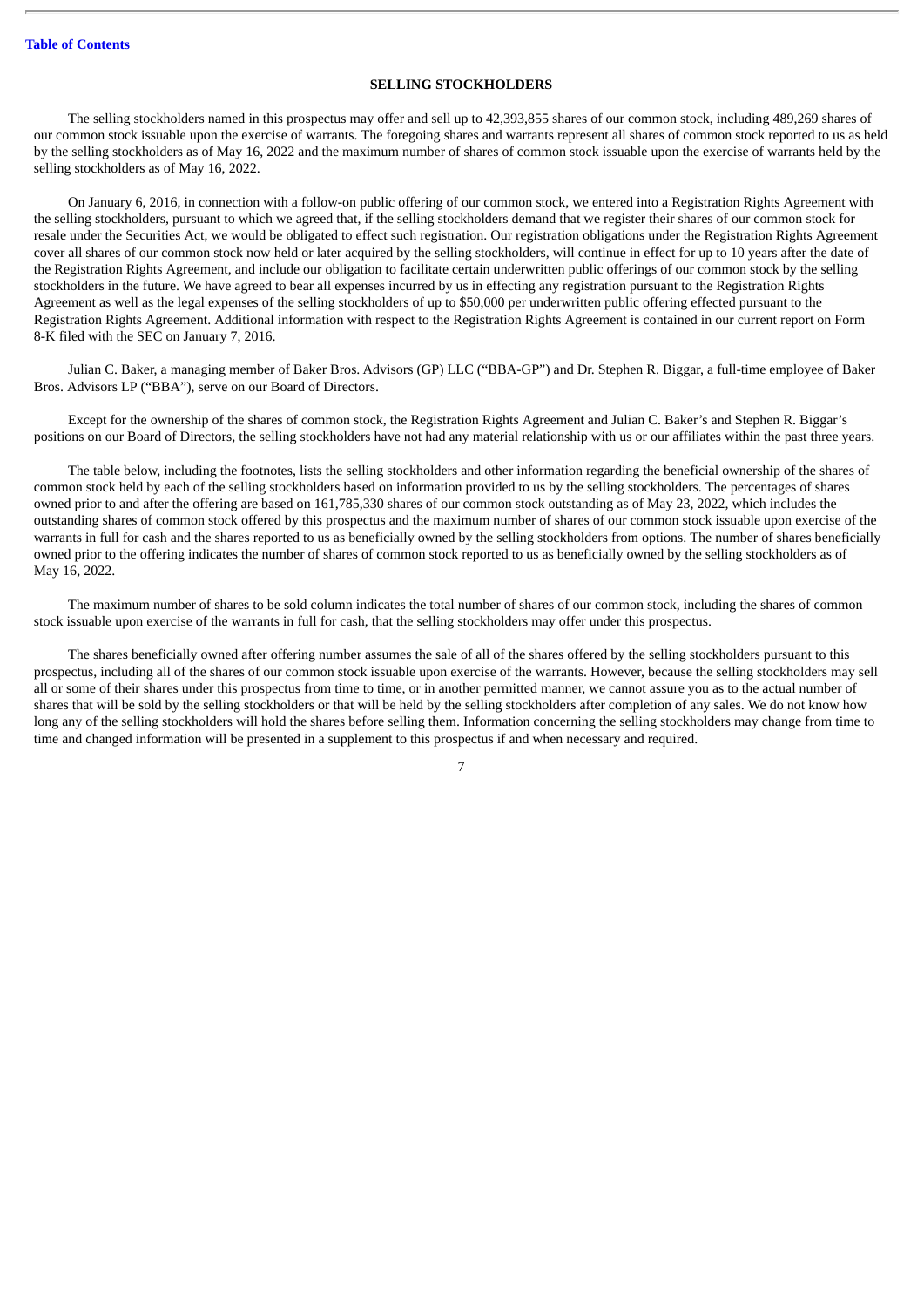The selling stockholders may sell all, some or none of their shares in this offering. See "Plan of Distribution".

|                                    | <b>Shares Beneficially</b><br>Owned<br><b>Prior to Offering</b> |         | Maximum<br>Number of<br><b>Shares</b><br>to be Sold<br><b>Pursuant to</b> | <b>Shares Beneficially</b><br><b>Owned After</b><br>Offering(1) |         |
|------------------------------------|-----------------------------------------------------------------|---------|---------------------------------------------------------------------------|-----------------------------------------------------------------|---------|
| <b>Name of Selling Stockholder</b> | Number                                                          | Percent | this Prospectus                                                           | Number                                                          | Percent |
| Baker Bros. Advisors LP(2)(3)      | 42,612,287                                                      | 26.34%  | 42,393,855                                                                | 218,432                                                         | $*$     |

- Represents beneficial ownership of less than one percent of the outstanding shares of our common stock.
- (1) The selling stockholders may offer and sell all or part of the common stock covered by this prospectus, but no estimates can be made as to the amount of shares of common stock that will be held by the selling stockholders after the completion of this offering.
- (2) Under the terms of the warrants held by the selling stockholders issued on December 17, 2012, the number of shares of our common stock that may be acquired by the selling stockholders upon any exercise of the warrants is generally limited to the extent necessary to ensure that, following such exercise, the total number of shares of our common stock then beneficially owned by the selling stockholders, together with their affiliates and any other persons or entities whose beneficial ownership, as calculated pursuant to Section 13(d) of the Exchange Act and the applicable regulations of the SEC, would not exceed 19.99% of the total number of shares of our common stock then issued and outstanding. Solely for purposes of this table, the 19.99% limitation is disregarded, and the numbers of shares of common stock beneficially owned do not reflect this limitation.
- (3) The shares of common stock reported to us as beneficially owned by Baker Bros. Advisors LP ("BBA") are held by the following selling stockholders (i) 667, L.P. ("667") (3,470,609 shares of common stock, including 42,131 shares of common stock issuable upon the exercise of warrants held by 667, without giving effect to the to the limitations on exercise described in notes (2) or (3) above), and (ii) Baker Brothers Life Sciences, L.P. ("BBLS") (38,881,115 shares of common stock, including 447,138 shares of common stock issuable upon the exercise of warrants held by BBLS, without giving effect to the to the limitations on exercise described in notes (2) or (3) above). In addition, Dr. Stephen R. Biggar holds options to acquire 128,716 shares of common stock, which are exercisable within 60 days of May 16, 2022, and Julian C. Baker holds options to acquire 89,716 shares of common stock, which are exercisable within 60 days of May 16, 2022. BBA is the management company and investment adviser to 667 and BBLS, and may be deemed to beneficially own all shares held by 667, BBLS, Dr. Biggar and Julian C. Baker. Baker Bros. Advisors (GP) LLC ("BBA-GP") is the sole general partner of BBA. Pursuant to an agreement between Dr. Biggar and BBA, Dr. Biggar disclaims voting, dispositive power and pecuniary interest in stock options granted to him for services he performs as an employee of BBA. Julian C. Baker, as a principal of BBA-GP, has voting and investment power over the shares held by each of 667, and BBLS. Julian C. Baker disclaims beneficial ownership of all shares held by 667 and BBLS, except to the extent of his indirect pecuniary interest therein. Julian C. Baker and Felix J. Baker, as principals of BBA-GP, have voting and investment power over the shares held by each of 667 and BBLS. Julian C. Baker, Felix J. Baker, BBA and BBA-GP disclaim beneficial ownership of all shares held by 667 and BBLS, except to the extent of their indirect pecuniary interest therein.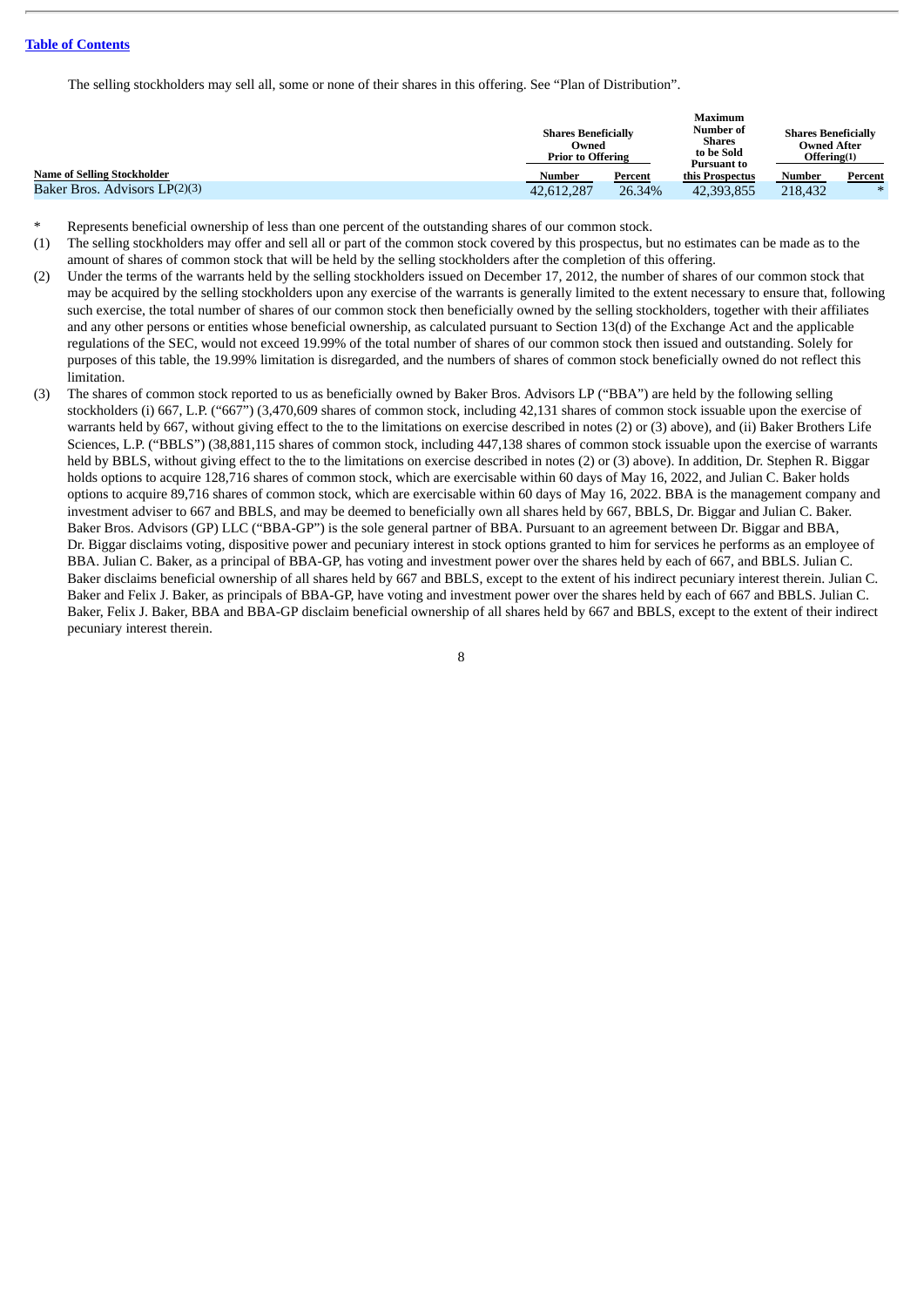#### **PLAN OF DISTRIBUTION**

<span id="page-12-0"></span>The selling stockholders may sell the shares offered by this prospectus. The selling stockholders, including their donees, pledgees, transferees or other successors-in-interest selling shares of common stock received after the date of this prospectus from a selling stockholder as a gift, pledge, partnership distribution or other transfer, may, from time to time, sell, transfer or otherwise dispose of any or all of their shares of common stock or interests in shares of common stock on any stock exchange, market or trading facility on which the shares are traded, in private transactions. These dispositions may be at fixed prices, at prevailing market prices at the time of sale, at prices related to the prevailing market price, at varying prices determined at the time of sale, or at negotiated prices. To the extent any of the selling stockholders gift, pledge, grant a security interest in, or otherwise transfer the shares offered hereby, such transferees may offer and sell the shares from time to time under this prospectus, provided that this prospectus has been amended under Rule 424(b)(3) or other applicable provision of the Securities Act to include the name of such transferee in the list of selling stockholders under this prospectus if and when necessary or required.

The selling stockholders will act independently of us in making decisions with respect to the timing, manner and size of each sale. They may use any one or more of the following methods when disposing of shares or interests therein:

- ordinary brokerage transactions and transactions in which a broker-dealer solicits purchasers;
- block trades in which a broker-dealer will attempt to sell the shares as agent, but may position and resell a portion of the block as principal to facilitate the transaction;
- purchases by a broker-dealer as principal and resale by the broker-dealer for its account under this prospectus;
- an exchange distribution in accordance with the rules of the applicable exchange;
- privately negotiated transactions;
- "at the market" or through market makers or into an existing market for the shares;
- short sales entered into after the effective date of the registration statement of which this prospectus is a part;
- through the writing or settlement of options or other hedging transactions, whether through an options exchange or otherwise, after the effective date of the registration statement of which this prospectus is a part;
- through the distribution of the common stock by any selling stockholders to its partners, members or stockholders;
- through broker-dealers that agree with the selling stockholders to sell a specified number of such shares at a stipulated price per share;
- through one or more underwritten offerings on a firm commitment or best efforts basis;
- a combination of any such methods of sale; and
- any other method permitted pursuant to applicable law.

In connection with the sale of the shares, the selling stockholders may enter into hedging transactions with broker-dealers or other financial institutions, which may in turn engage in short sales of the common stock in the course of hedging the positions they assume. The selling stockholders may also sell shares of our common stock short and deliver these securities to close out their short positions, or loan or pledge the common stock to broker dealers that in turn may sell these securities. The selling stockholders may also enter into option or other transactions with broker-dealers or other financial institutions or the creation of one or more derivative securities which require the delivery to such broker-dealer or other financial institution of shares offered by this prospectus,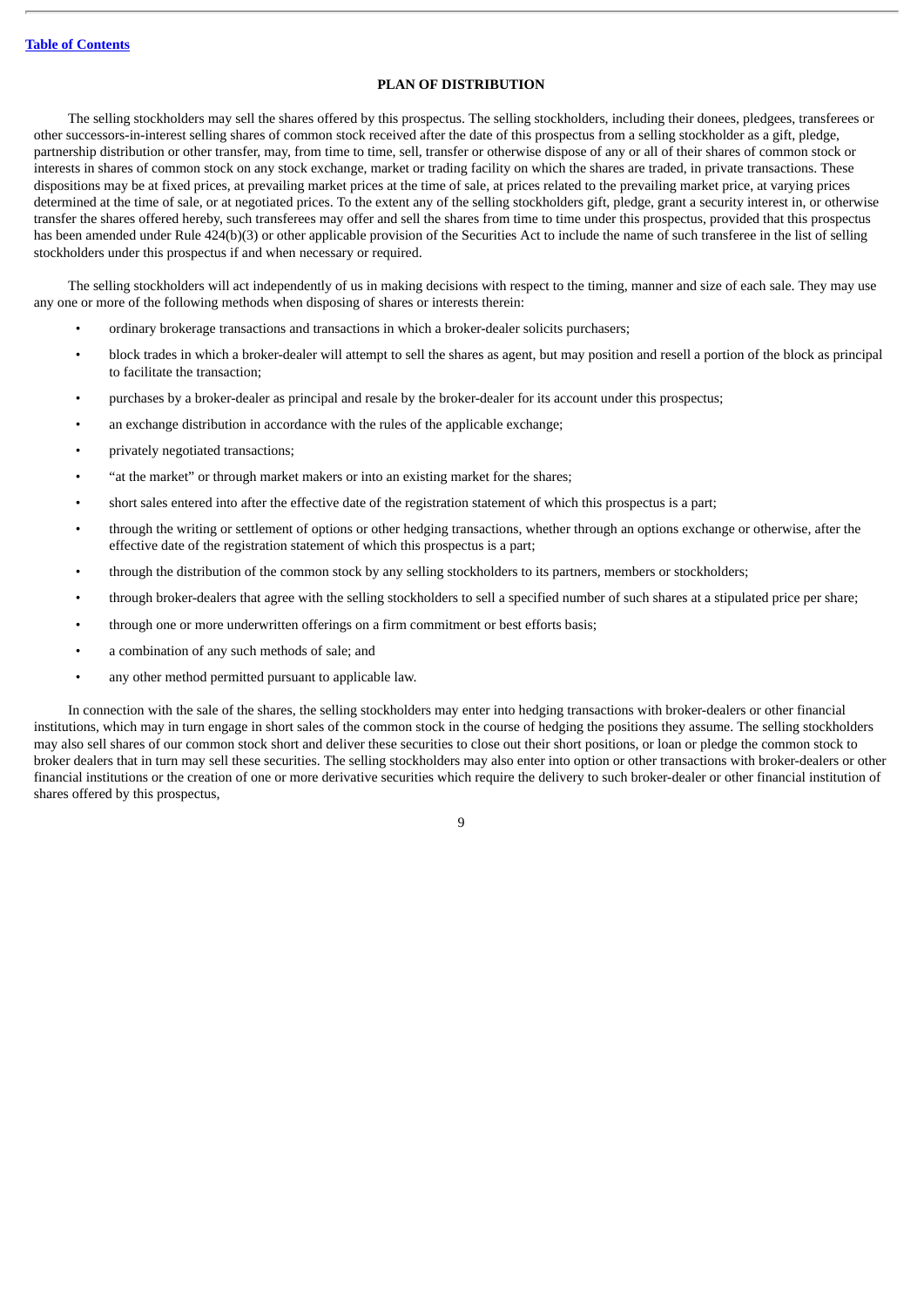which shares such broker-dealer or other financial institution may resell pursuant to this prospectus (as supplemented or amended to reflect such transaction).

The aggregate proceeds to the selling stockholders from the sale of the shares offered by them will be the purchase price of the common stock less discounts or commissions, if any. Each of the selling stockholders reserves the right to accept and, together with their agents from time to time, to reject, in whole or in part, any proposed purchase of common stock to be made directly or through agents. We will not receive any of the proceeds from this offering. We will, however, receive the proceeds of any warrants exercised for cash.

The selling stockholders also may resell all or a portion of the shares in open market transactions in reliance upon Rule 144 under the Securities Act, provided that they meet the criteria and conform to the requirements of that rule.

The selling stockholders and any broker-dealers that act in connection with the sale of securities may be deemed to be "underwriters" within the meaning of Section 2(11) of the Securities Act in connection with such sales, and any commissions received by such broker-dealers and any profit on the resale of the securities sold by them while acting as principals may be deemed to be underwriting discounts or commissions under the Securities Act. In the event that any selling stockholder is deemed to be an "underwriter" within the meaning of Section 2(11) of the Securities Act, the selling stockholder will be subject to the prospectus delivery requirements of the Securities Act. The selling stockholders may indemnify any broker-dealer that participates in transactions involving the sale of the shares against certain liabilities, including liabilities arising under the Securities Act. To our knowledge and based upon information we received from the selling stockholders, each selling stockholder that is affiliated with a broker-dealer acquired the shares of common stock being registered hereunder in the ordinary course of business, and, at the time such selling stockholder acquired the shares being registered hereunder, such selling stockholder did not have any agreement or understanding, directly or indirectly, with any person to distribute such shares. To our knowledge, none of the selling stockholders received any shares as underwriting compensation.

To the extent required, the shares of our common stock to be sold, the names of the selling stockholders, the respective purchase prices and public offering prices, the names of any agents, dealer or underwriter, any applicable commissions or discounts with respect to a particular offer will be set forth in an accompanying prospectus supplement or, if appropriate, a post-effective amendment to the registration statement that includes this prospectus.

To comply with the securities laws of some states, if applicable, the shares may be sold in these jurisdictions only through registered or licensed brokers or dealers. In addition, in some states the shares may not be sold unless they have been registered or qualified for sale or an exemption from registration or qualification requirements is available and is complied with.

We have advised the selling stockholders that the anti-manipulation rules of Regulation M under the Exchange Act may apply to sales of shares of our common stock in the market and to the activities of the selling stockholders and their affiliates. These rules may limit the timing of purchases and sales of the shares by such selling stockholders. Regulation M may also restrict the ability of any person engaged in the distribution of the shares of common stock to engage in market-making activities with respect to the shares of common stock. All of the foregoing may affect the marketability of the shares of common stock and the ability of any person or entity to engage in market-making activities with respect to the shares of common stock.

We will bear all of the costs, expenses and fees in connection with the registration of the shares of common stock, other than any commissions, discounts or other fees payable to underwriters or broker-dealers in connection with any sale of shares, which will be borne by the selling stockholder selling such shares of common stock. We have agreed to bear legal expenses of the selling stockholders of up to \$50,000 per underwritten public offering of the shares offered by this prospectus. We have agreed to indemnify the selling stockholders against certain liabilities, including liabilities under the Securities Act and state securities laws, relating to the registration of the shares offered by this prospectus.

There can be no assurance that any selling stockholder will sell any or all of the shares of common stock registered pursuant to the registration statement, of which this prospectus forms a part.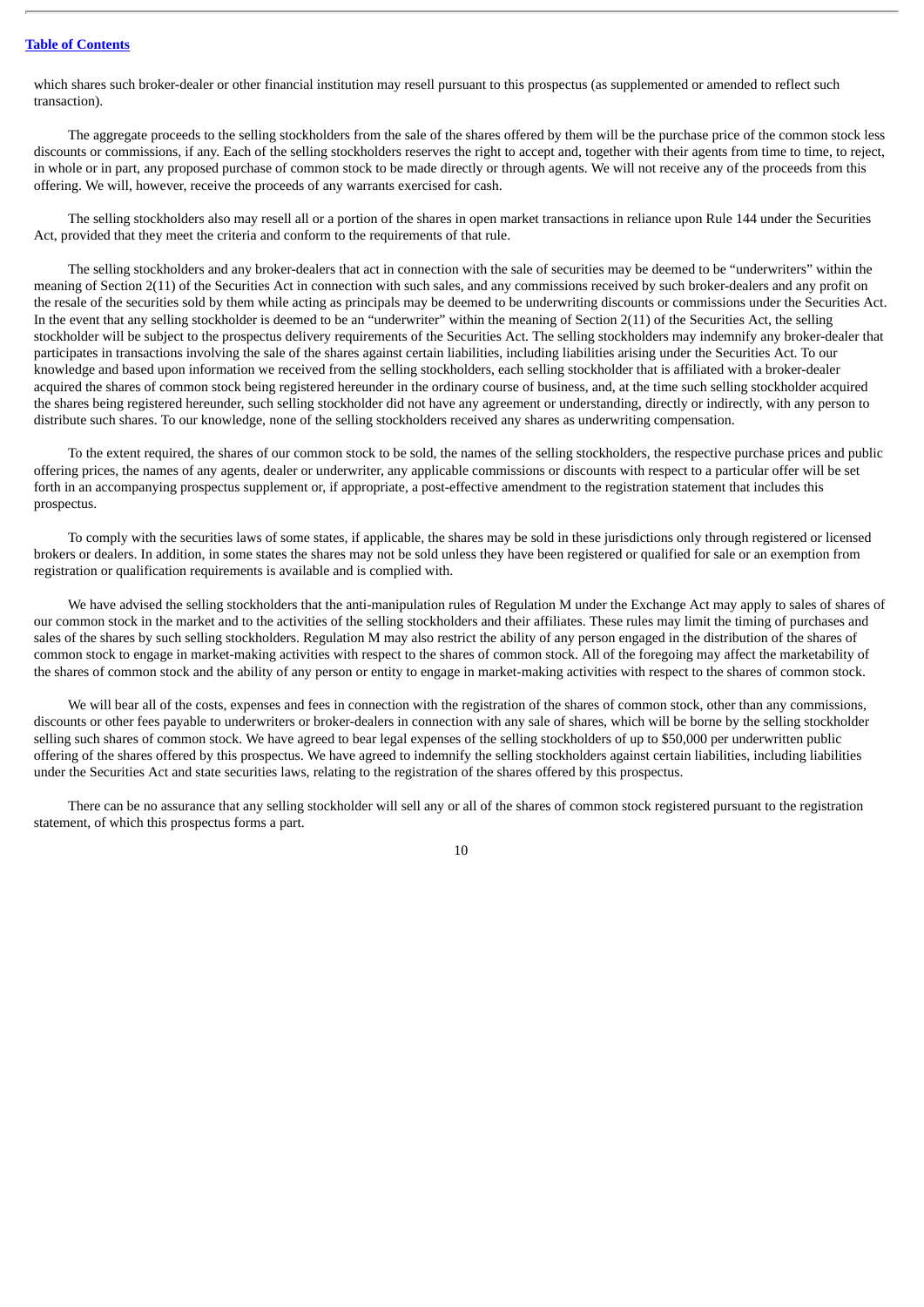#### **LEGAL MATTERS**

<span id="page-14-0"></span>The validity of the common stock being offered by this prospectus will be passed upon for us by Cooley LLP, San Diego, California.

#### **EXPERTS**

<span id="page-14-1"></span>Ernst & Young LLP, independent registered public accounting firm, has audited our consolidated financial statements included in our Annual Report on Form 10-K for the year ended December 31, 2021, and the effectiveness of our internal control over financial reporting as of December 31, 2021, as set forth in their reports, which are incorporated by reference in this prospectus and elsewhere in the registration statement. Our financial statements are incorporated by reference in reliance on Ernst & Young LLP's reports, given on their authority as experts in accounting and auditing.

#### **WHERE YOU CAN FIND MORE INFORMATION**

<span id="page-14-2"></span>We are a reporting company and we file annual, quarterly and current reports, proxy statements and other information with the SEC. We have filed with the SEC a registration statement under the Securities Act with respect to the common stock offered hereby. This prospectus, which constitutes a part of the registration statement, does not contain all of the information set forth in the registration statement or the exhibits which are part of the registration statement. For further information with respect to us and the common stock offered by this prospectus, we refer you to the registration statement and the exhibits filed as part of the registration statement. Our SEC filings are available to the public from the SEC's website at www.sec.gov. We maintain a website at www.acadia-pharm.com. The information contained in, or that can be accessed through, our website is not part of this prospectus.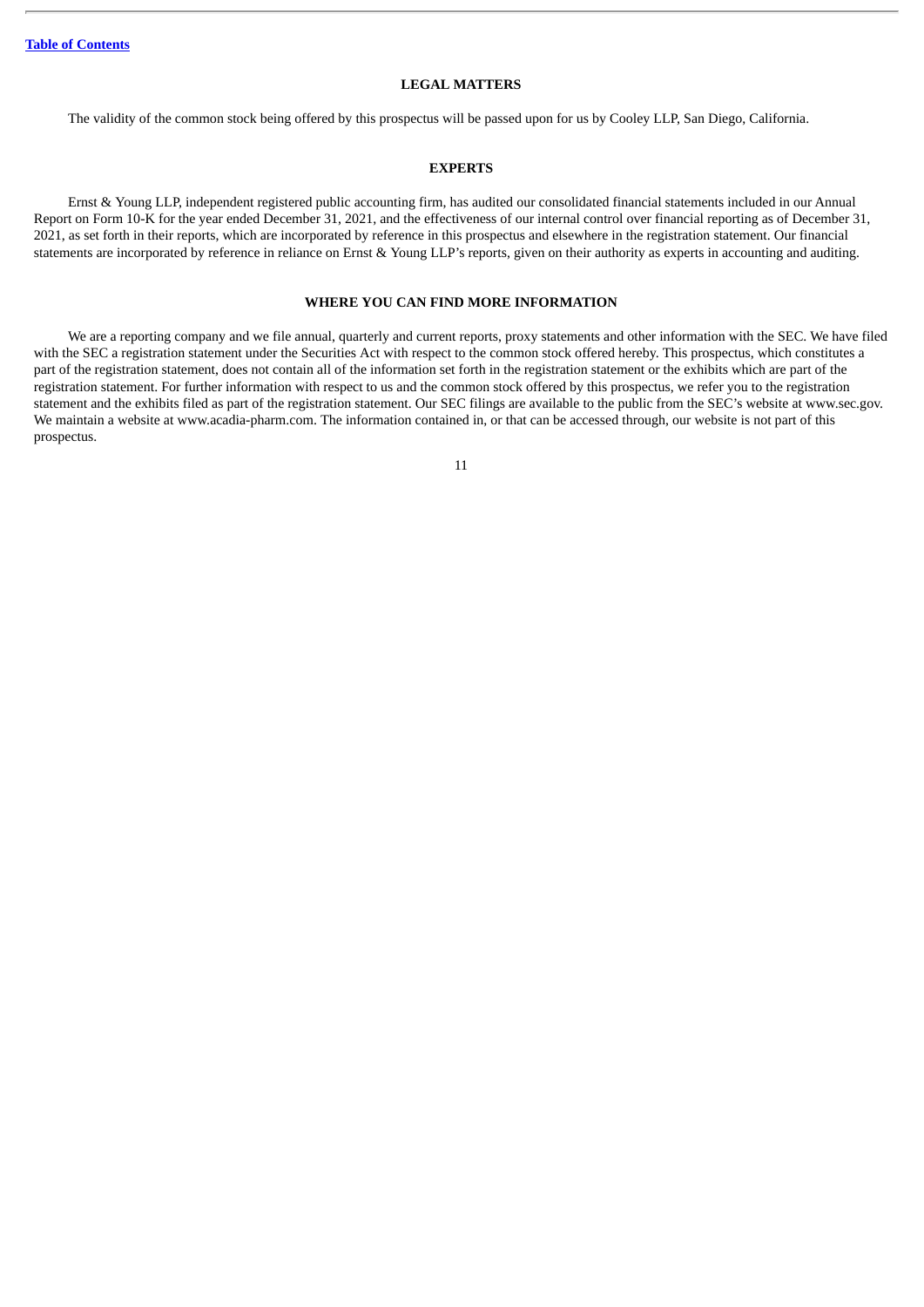#### **INCORPORATION OF CERTAIN INFORMATION BY REFERENCE**

The SEC allows us to "incorporate by reference" the information we file with it, which means that we can disclose important information to you by referring to those documents. The information incorporated by reference is an important part of this prospectus, and information that we file later with the SEC will automatically update and supersede this information.

We incorporate by reference the following documents we filed with the SEC pursuant to Section 13 of the Exchange Act and any future filings we will make with the SEC under Sections 13(a), 13(c), 14, or 15(d) of the Exchange Act after the date of this prospectus until the termination of the offering of the shares covered by this prospectus (other than information furnished under Item 2.02 or Item 7.01 of Form 8-K):

- our Annual Report on [Form](http://www.sec.gov/ix?doc=/Archives/edgar/data/1070494/000095017022002392/acad-20211231.htm) 10-K for the fiscal year ended December 31, 2021;
- the information specifically incorporated by reference into our Annual Report on [Form](http://www.sec.gov/ix?doc=/Archives/edgar/data/1070494/000095017022002392/acad-20211231.htm) 10-K for the fiscal year ended December 31, 2021 from our definitive proxy statement on [Schedule](http://www.sec.gov/Archives/edgar/data/1070494/000156459022016850/acad-def14a_20220607.htm) 14A (other than information furnished rather than filed) filed with the SEC on April 29, 2022;
- our Quarterly Report on [Form](http://www.sec.gov/ix?doc=/Archives/edgar/data/1070494/000095017022007468/acad-20220331.htm) 10-Q for the quarter ended March 31, 2022;
- our Current Report on [Form](http://www.sec.gov/ix?doc=/Archives/edgar/data/1070494/000119312522100541/d353045d8k.htm) 8-K filed with the SEC on April 8, 2022; and
- the description of our common stock contained in our registration statement on [Form](http://www.sec.gov/Archives/edgar/data/1070494/000119312504091609/d8a12g.htm) 8-A dated May 19, 2004.

You may access our annual report on Form 10-K, quarterly reports on Form 10-Q, current reports on Form 8-K, Proxy Statement, and amendments, if any, to those documents filed or furnished pursuant to Section 13(a) or 15(d) of the Exchange Act with the SEC free of charge at the SEC's website or our website as soon as reasonably practicable after such material is electronically filed with, or furnished to, the SEC. The reference to our website does not constitute incorporation by reference of the information contained in our website. We do not consider information contained on, or that can be accessed through, our website to be part of this prospectus or the related registration statement.

You may request a copy of our SEC filings at no cost, by telephoning or writing us at the following address:

Investor Relations Acadia Pharmaceuticals Inc. 12830 El Camino Real, Suite 400 San Diego, CA 92130 (858) 558-2871 ir@acadia-pharm.com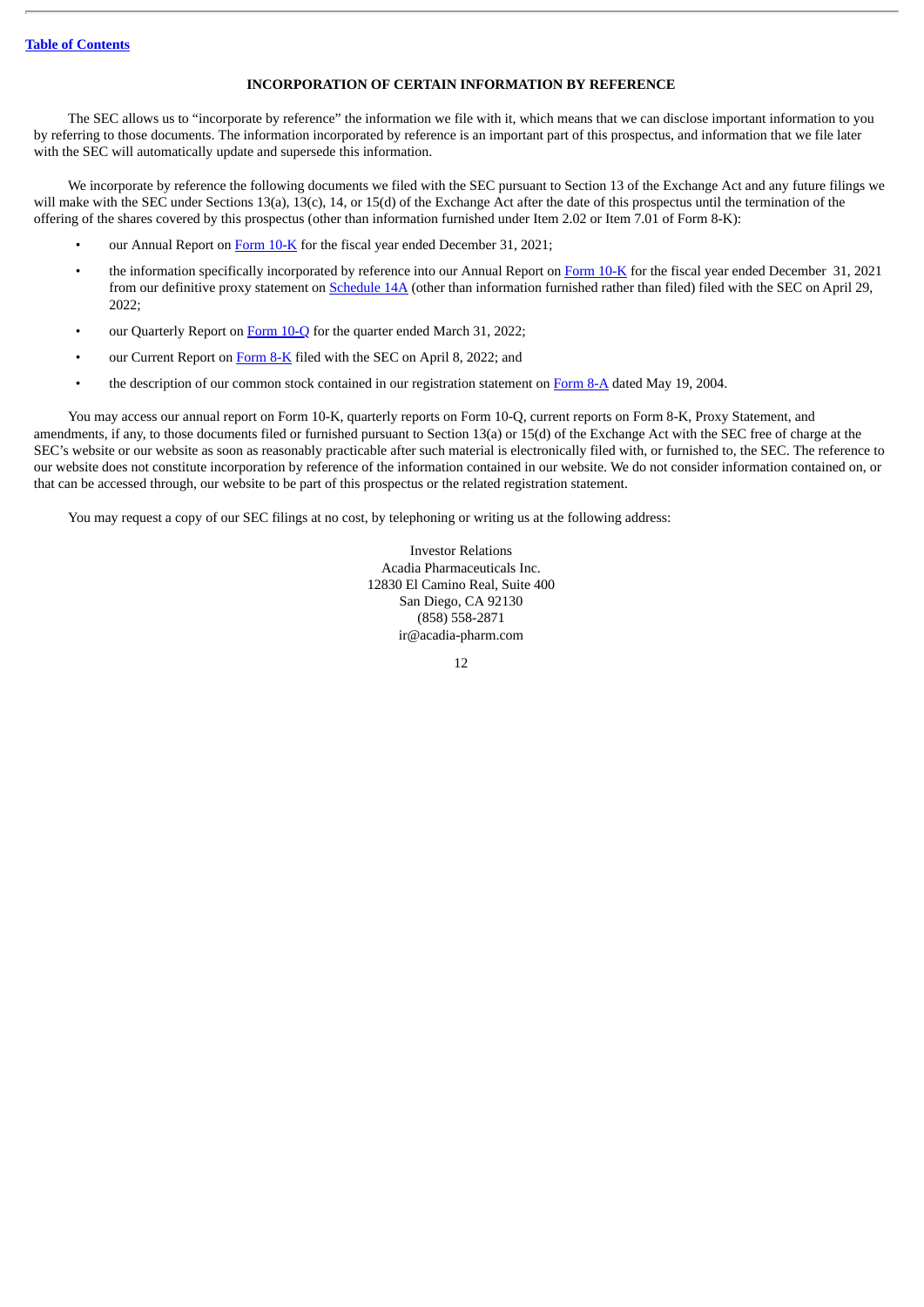#### **PART II INFORMATION NOT REQUIRED IN PROSPECTUS**

#### **Item 14. Other Expenses of Issuance and Distribution**

The following table sets forth the costs and expenses, payable by us in connection with the offering of common stock being registered. All amounts are estimates except the registration fee.

| <b>Amount to</b><br><b>Be Paid</b> |
|------------------------------------|
| \$64,018                           |
| 15,000                             |
| 10,000                             |
| 1,500                              |
| \$90,518                           |
|                                    |

#### **Item 15. Indemnification of Directors and Officers**

Section 102 of the Delaware General Corporation Law allows a corporation to eliminate the personal liability of directors of a corporation to the corporation or its stockholders for monetary damages for a breach of fiduciary duty as a director, except where the director breached his duty of loyalty, failed to act in good faith, engaged in intentional misconduct or knowingly violated a law, authorized the payment of a dividend or approved a stock repurchase in violation of Delaware corporate law or obtained an improper personal benefit.

Section 145 of the Delaware General Corporation Law provides that a corporation has the power to indemnify a director, officer, employee or agent of the corporation and certain other persons serving at the request of the corporation in related capacities against amounts paid and expenses incurred in connection with an action or proceeding to which he is or is threatened to be made a party by reason of such position, if such person shall have acted in good faith and in a manner he reasonably believed to be in or not opposed to the best interest of the corporation, and, in any criminal proceeding, if such person had no reasonable cause to believe his conduct was unlawful; provided that, in the case of actions brought by or in the right of the corporation, no indemnification shall be made with respect to any matter as to which such person shall have been adjudged to be liable to the corporation unless and only to the extent that the adjudicating court determines that such indemnification is proper under the circumstances.

Our amended and restated certificate of incorporation and bylaws include provisions that indemnify our directors and officers for actions taken in such capacity, if the actions were taken in good faith and in a manner reasonably believed to be in our best interests and, in a criminal proceeding, the director or officer had no reasonable cause to believe that his or her conduct was unlawful. A director or officer who is successful in defending a claim will be indemnified for all expenses incurred in connection with his or her defense. We have entered into indemnification agreements with our officers and directors that require us to indemnify such persons against any and all expenses (including attorneys' fees), witness fees, damages, judgments, fines, settlements and other amounts incurred in connection with any action, suit or proceeding, whether actual or threatened, to which any such person may be made a party by reason of the fact that such person is or was or at any time becomes a director, an officer or an employee of Acadia or any of our affiliated enterprises, provided that such person acted in good faith and in a manner such person reasonably believed to be in or not opposed to our best interest and, with respect to any criminal proceeding, had no reasonable cause to believe his or her conduct was unlawful.

We maintain directors' and officers' insurance providing indemnification for certain of our directors, officers, affiliates, partners and employees for certain liabilities.

II-1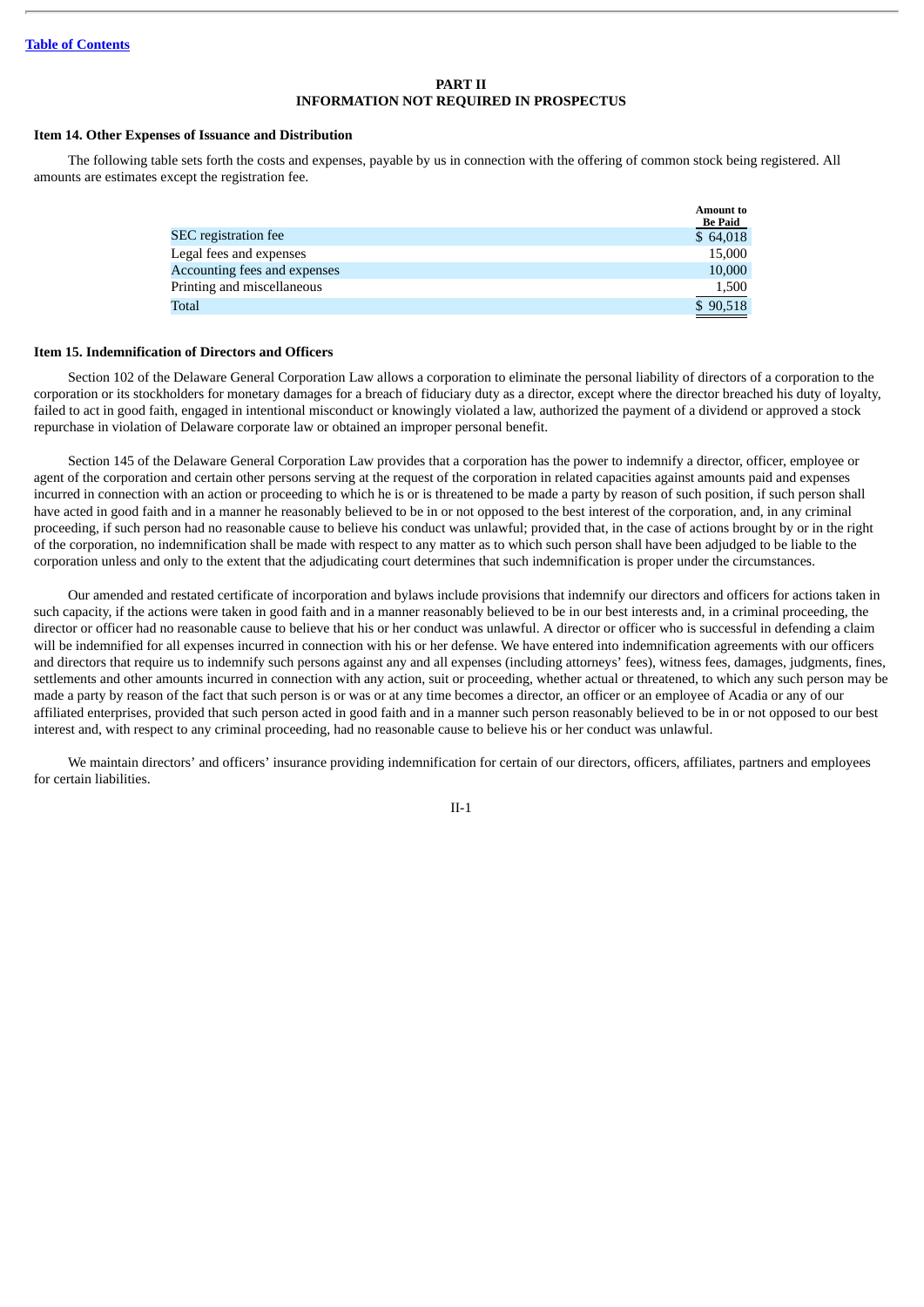#### **Item 16. Exhibits**

| <b>Exhibit</b><br>Number | <b>Description</b>                                                                                                                                                                                                                                                                                 |
|--------------------------|----------------------------------------------------------------------------------------------------------------------------------------------------------------------------------------------------------------------------------------------------------------------------------------------------|
| 3.1                      | Amended and Restated Certificate of Incorporation, as Amended (incorporated by reference to Exhibit 3.1 to the Registrant's Quarterly<br>Report on Form 10-Q, filed August 6, 2015).                                                                                                               |
| 3.2                      | Certificate of Amendment of Amended and Restated Certificate of Incorporation (incorporated by reference to Exhibit 3.2 to the<br>Registrant's Annual Report on Form 10-K, filed February 24, 2021).                                                                                               |
| 3.3                      | Amended and Restated Bylaws (incorporated by reference to Exhibit 3.1 to the Registrant's Current Report on Form 8-K, filed<br>September 12, 2013).                                                                                                                                                |
| 4.1                      | Reference is made to Exhibits 3.1 and 3.2 above.                                                                                                                                                                                                                                                   |
| 4.2                      | Form of common stock certificate of the Registrant (incorporated by reference to Exhibit 4.1 to Registration Statement No. 333-52492).                                                                                                                                                             |
| 4.3                      | Form of Amended and Restated Warrant to Purchase Common Stock (superseding the form of warrant issued to certain purchasers in a<br>private placement on December 17, 2012) (incorporated by reference to Exhibit 4.2 to the Registrant's Annual Report on Form 10-K,<br>filed February 27, 2019). |
| 4.4                      | Registration Rights Agreement, dated January 6, 2016, between the Registrant and the investors listed on Schedule A thereto<br>(incorporated by reference to Exhibit 4.1 to the Registrant's Current Report on Form 8-K, filed January 7, 2016).                                                   |
| 5.1                      | Opinion of Counsel.                                                                                                                                                                                                                                                                                |
| 23.1                     | Consent of Independent Registered Public Accounting Firm.                                                                                                                                                                                                                                          |
| 23.2                     | Consent of Counsel (included in <b>Exhibit 5.1</b> ).                                                                                                                                                                                                                                              |
| 24.1                     | Power of Attorney (included on signature page).                                                                                                                                                                                                                                                    |
| 107                      | <b>Calculation of Registration Fee.</b>                                                                                                                                                                                                                                                            |

#### **Item 17. Undertakings**

The undersigned Registrant hereby undertakes:

(1) To file, during any period in which offers or sales are being made, a post-effective amendment to this registration statement:

- (i) To include any prospectus required by Section  $10(a)(3)$  of the Securities Act;
- (ii) To reflect in the prospectus any facts or events arising after the effective date of the registration statement (or the most recent post-effective amendment thereof) which, individually or in the aggregate, represent a fundamental change in the information set forth in the registration statement. Notwithstanding the foregoing, any increase or decrease in volume of securities offered (if the total dollar value of securities offered would not exceed that which was registered) and any deviation from the low or high end of the estimated maximum offering range may be reflected in the form of prospectus filed with the SEC pursuant to Rule 424(b) if, in the aggregate, the changes in volume and price represent no more than a 20% change in the maximum aggregate offering price set forth in the "Calculation of Registration Fee" table in the effective registration statement;
- (iii) To include any material information with respect to the plan of distribution not previously disclosed in the registration statement or any material change to such information in the registration statement;

*provided, however,* that subparagraphs (i), (ii) and (iii) above do not apply if the information required to be included in a post-effective amendment by those paragraphs is contained in reports filed with or furnished to the

#### II-2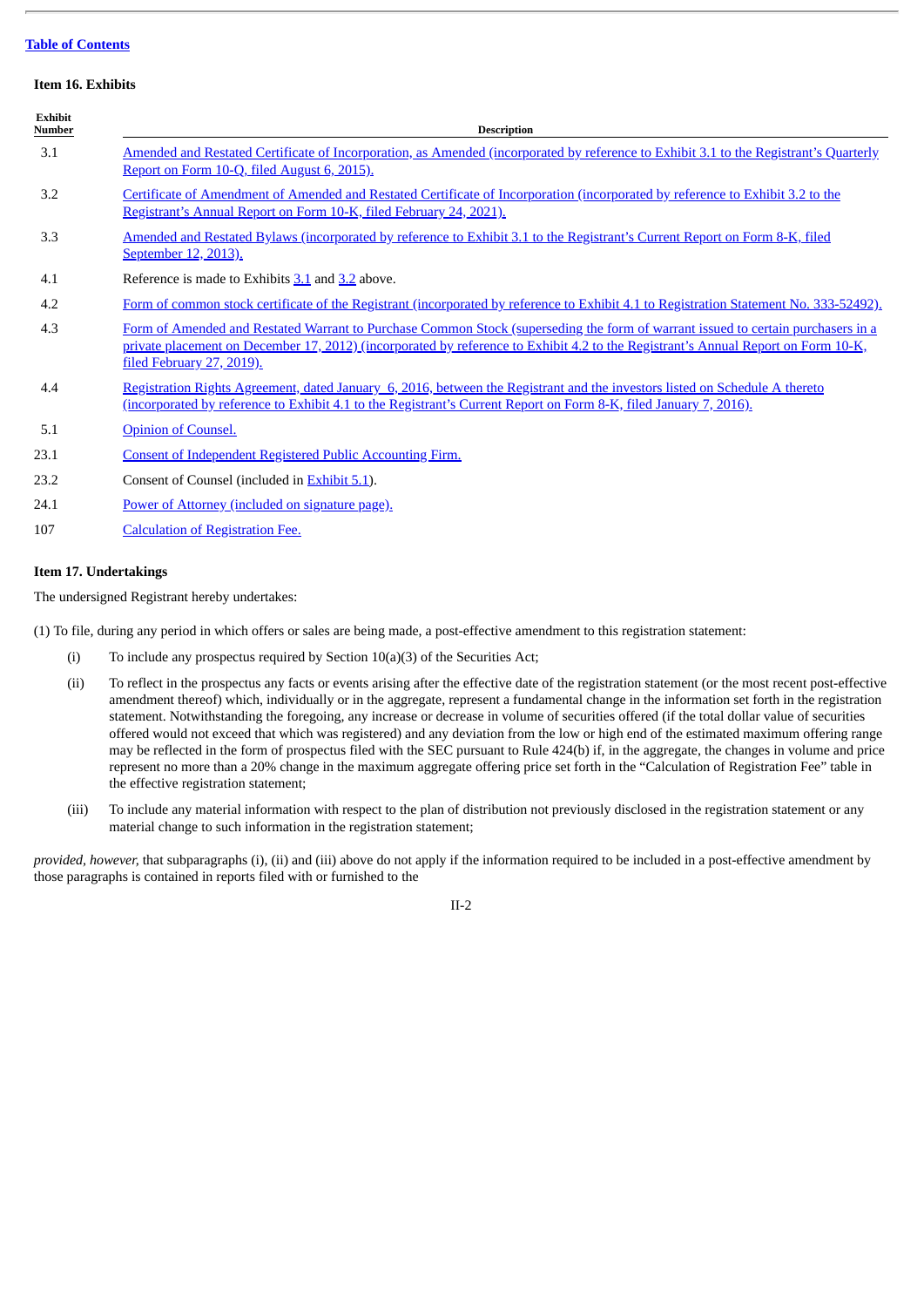SEC by the Registrant pursuant to Section 13 or Section 15(d) of the Exchange Act that are incorporated by reference in the registration statement, or is contained in a form of prospectus filed pursuant to Rule 424(b) that is part of the registration statement.

(2) That, for the purpose of determining any liability under the Securities Act, each such post-effective amendment shall be deemed to be a new registration statement relating to the securities offered therein, and the offering of such securities at that time shall be deemed to be the initial bona fide offering thereof.

(3) To remove from registration by means of a post-effective amendment any of the securities being registered which remain unsold at the termination of the offering.

(4) That, for the purpose of determining liability under the Securities Act to any purchaser:

- (i) Each prospectus filed by the Registrant pursuant to Rule 424(b)(3) shall be deemed to be part of the registration statement as of the date the filed prospectus was deemed part of and included in the registration statement; and
- (ii) Each prospectus required to be filed pursuant to Rule  $424(b)(2)$ , (b)(5), or (b)(7) as part of a registration statement in reliance on Rule 430B relating to an offering made pursuant to Rule  $415(a)(1)(i)$ , (vii), or (x) for the purpose of providing the information required by Section 10(a) of the Securities Act shall be deemed to be part of and included in the registration statement as of the earlier of the date such form of prospectus is first used after effectiveness or the date of the first contract of sale of securities in the offering described in the prospectus. As provided in Rule 430B, for liability purposes of the issuer and any person that is at that date an underwriter, such date shall be deemed to be a new effective date of the registration statement relating to the securities in the registration statement to which that prospectus relates, and the offering of such securities at that time shall be deemed to be the initial bona fide offering thereof. Provided, however, that no statement made in a registration statement or prospectus that is part of the registration statement or made in a document incorporated or deemed incorporated by reference into the registration statement or prospectus that is part of the registration statement will, as to a purchaser with a time of contract of sale prior to such effective date, supersede or modify any statement that was made in the registration statement or prospectus that was part of the registration statement or made in any such document immediately prior to such effective date.

(5) That, for purposes of determining any liability under the Securities Act, each filing of the registrant's annual report pursuant to section 13(a) or section 15(d) of the Exchange Act (and, where applicable, each filing of an employee benefit plan's annual report pursuant to section 15(d) of the Exchange Act) that is incorporated by reference in the registration statement shall be deemed to be a new registration statement relating to the securities offered herein, and the offering of such securities at that time shall be deemed to be the initial bona fide offering thereof.

Insofar as indemnification for liabilities arising under the Securities Act may be permitted to directors, officers and controlling persons of the Registrant pursuant to the provisions of Item 15 above, or otherwise, the Registrant has been advised that in the opinion of the SEC such indemnification is against public policy as expressed in the Securities Act and is, therefore, unenforceable. In the event that a claim for indemnification against such liabilities (other than the payment by the Registrant of expenses incurred or paid by a director, officer or controlling person of the Registrant in the successful defense of any action, suit or proceeding) is asserted by such director, officer or controlling person in connection with the securities being registered, the Registrant will, unless in the opinion of its counsel the matter has been settled by controlling precedent, submit to a court of appropriate jurisdiction the question whether such indemnification by it is against public policy as expressed in the Securities Act and will be governed by the final adjudication of such issue.

II-3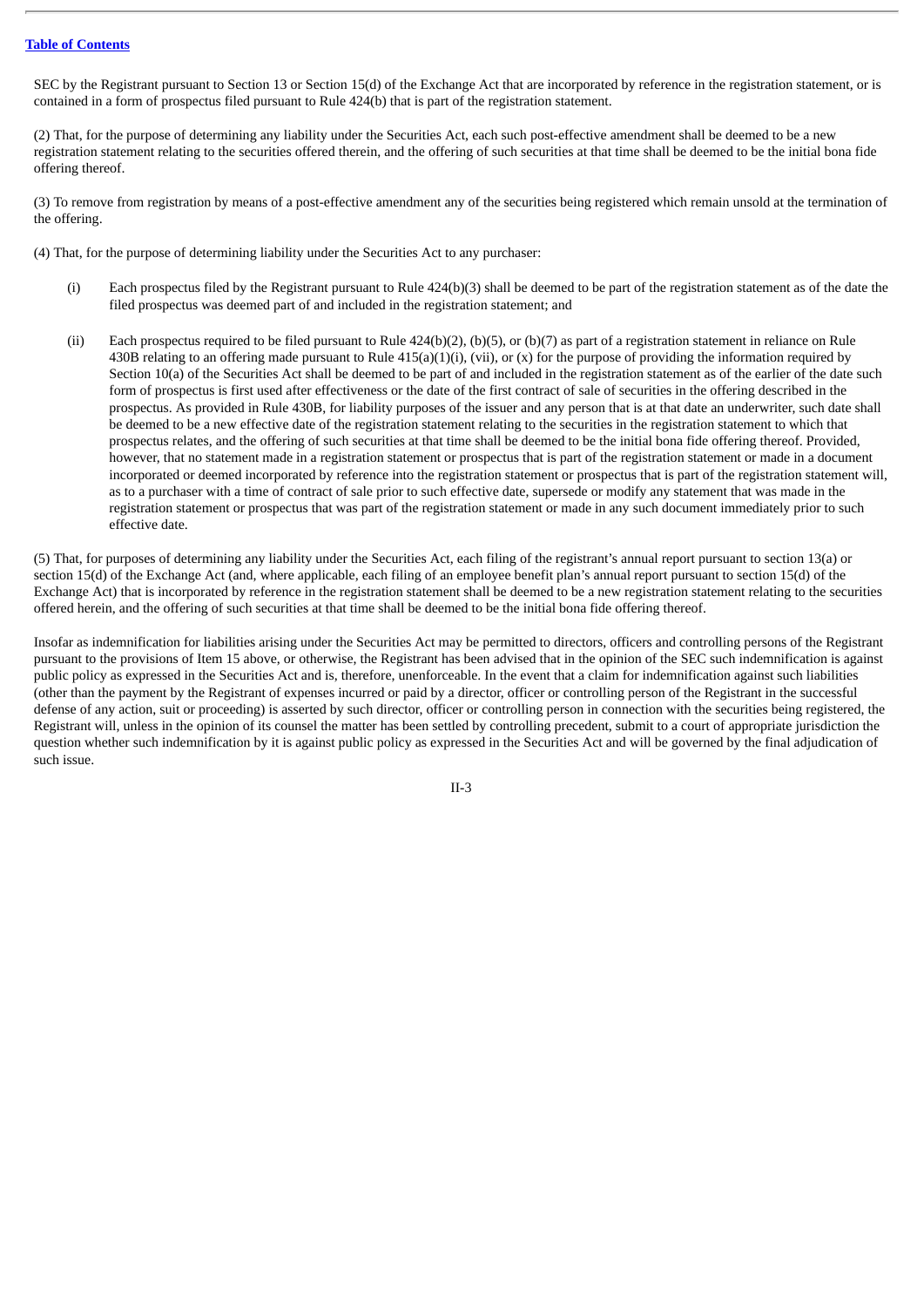#### **SIGNATURES**

<span id="page-19-0"></span>Pursuant to the requirements of the Securities Act, the Registrant certifies that it has reasonable grounds to believe that it meets all of the requirements for filing on Form S-3 and has duly caused this registration statement to be signed on its behalf by the undersigned, thereunto duly authorized, in the City of San Diego, State of California, on May 25, 2022.

#### **ACADIA PHARMACEUTICALS INC.**

By: /s/ Stephen R. Davis Stephen R. Davis *Chief Executive Officer*

KNOW ALL PERSONS BY THESE PRESENTS, that each person whose signature appears below constitutes and appoints Stephen R. Davis and Austin D. Kim, and each of them, as his or her true and lawful attorneys in fact and agents, with full power of substitution and resubstitution, for him or her and in his or her name, place, and stead, in any and all capacities, to sign any and all amendments to this registration statement and to file the same, with all exhibits thereto, and other documents in connection therewith, with the Securities and Exchange Commission, granting unto said attorneys in fact and agents full power and authority to do and perform each and every act and thing requisite and necessary to be done in connection therewith, as fully to all intents and purposes as he or she might or could do in person, hereby ratifying and confirming all that said attorneys in fact and agents, or any of them, or their or his substitute or substitutes, may lawfully do or cause to be done by virtue hereof.

Pursuant to the requirements of the Securities Act, this Registration Statement has been signed by the following persons in the capacities and on the dates indicated.

| Signature                 | <b>Title</b>                                                                  | <b>Date</b>  |
|---------------------------|-------------------------------------------------------------------------------|--------------|
| /s/ Stephen R. Davis      | Chief Executive Officer and Director                                          | May 25, 2022 |
| Stephen R. Davis          | (Principal Executive Officer)                                                 |              |
| /s/ Mark C. Schneyer      | <b>Executive Vice President and Chief Financial Officer</b>                   | May 25, 2022 |
| Mark C. Schneyer          | (Principal Financial Officer)                                                 |              |
| /s/ James K. Kihara       | Vice President, Chief Accounting Officer and Controller (Principal Accounting | May 25, 2022 |
| James K. Kihara           | Officer)                                                                      |              |
| /s/ Stephen R. Biggar     | Chairman of the Board                                                         | May 25, 2022 |
| Stephen R. Biggar         |                                                                               |              |
| /s/ Julian C. Baker       | Director                                                                      | May 25, 2022 |
| Julian C. Baker           |                                                                               |              |
| /s/ Laura A. Brege        | Director                                                                      | May 25, 2022 |
| Laura A. Brege            |                                                                               |              |
| /s/ James M. Daly         | <b>Director</b>                                                               | May 25, 2022 |
| James M. Daly             |                                                                               |              |
| /s/ Elizabeth A. Garofalo | Director                                                                      | May 25, 2022 |
| Elizabeth A. Garofalo     |                                                                               |              |
| /s/ Edmund P. Harrigan    | <b>Director</b>                                                               | May 25, 2022 |
| Edmund P. Harrigan        |                                                                               |              |
| /s/ Daniel B. Soland      | <b>Director</b>                                                               | May 25, 2022 |
| Daniel B. Soland          |                                                                               |              |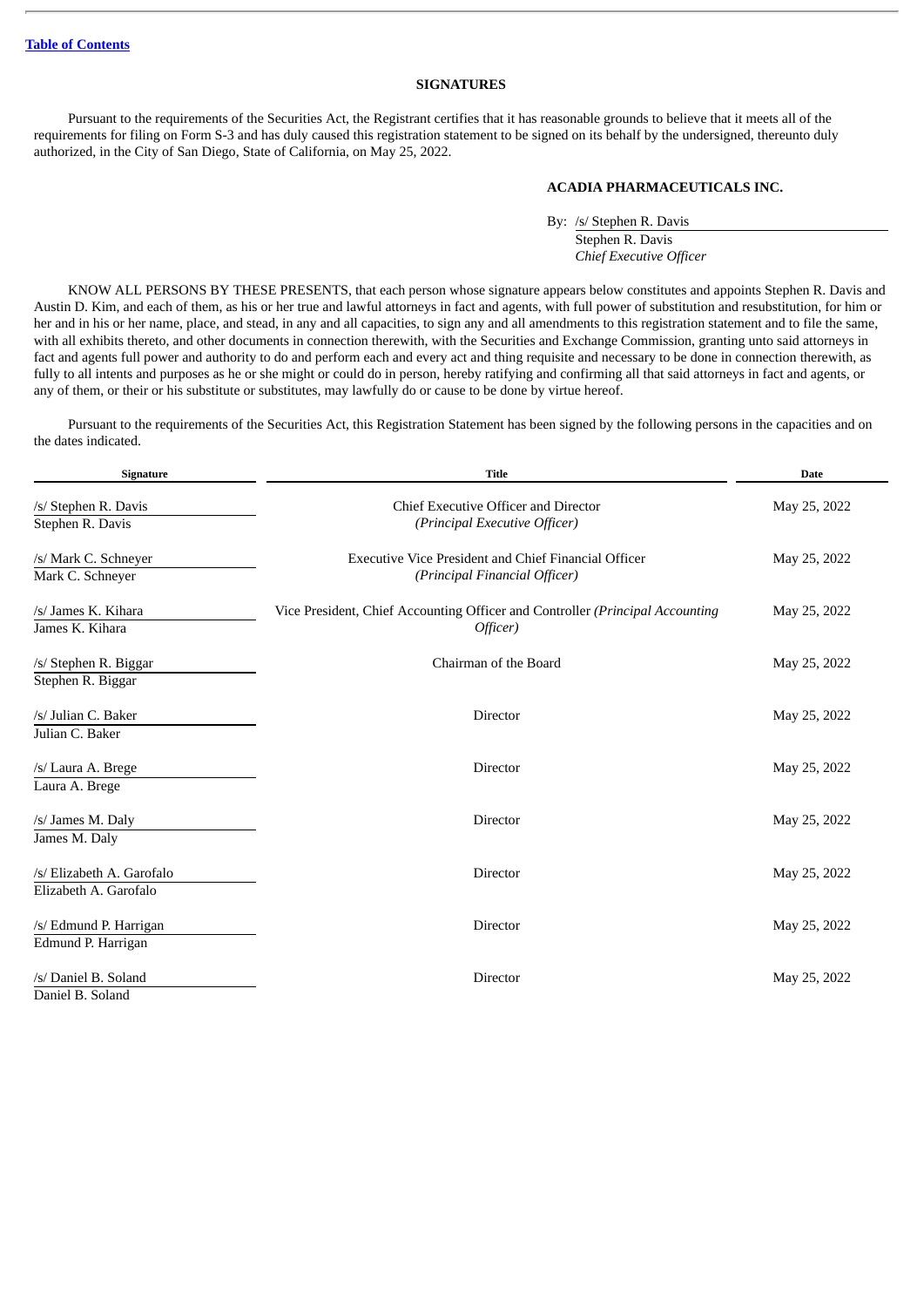## <span id="page-20-0"></span>Cooley

Carlos Ramirez T: +1 858 550 6157 cramirez@cooley.com

May 25, 2022

Acadia Pharmaceuticals Inc. 12830 El Camino Real, Suite 400 San Diego, CA 92130

#### Ladies and Gentlemen:

You have requested our opinion, as counsel to Acadia Pharmaceuticals Inc., a Delaware corporation (the "*Company*"), with respect to certain matters in connection with the filing by the Company of a Registration Statement on Form S-3 (the "*Registration Statement*") with the Securities and Exchange Commission, including a related prospectus filed with the Registration Statement (the "*Prospectus*"), covering the registration for resale of up to 42,393,855 shares of the Common Stock, \$0.0001 par value, of the Company on behalf of certain selling stockholders, including 41,904,586 currently outstanding shares of Common Stock (the "*Shares*") and up to 489,269 shares of Common Stock (the "*Warrant Shares*") issuable upon the exercise of certain warrants held by such selling stockholders (the "*Warrants*").

In connection with this opinion, we have examined and relied upon the Registration Statement, the Prospectus, the Warrants, the Company's Amended and Restated Certificate of Incorporation, as amended, its Amended and Restated Bylaws, and the originals or copies certified to our satisfaction of such records, documents, certificates, memoranda and other instruments as in our judgment are necessary or appropriate to enable us to render the opinion expressed below. We have assumed the genuineness and authenticity of all documents submitted to us as originals and the conformity to originals of all documents submitted to us as copies thereof. As to certain factual matters, we have relied upon a certificate of an officer of the Company and have not independently sought to verify such matters.

Our opinion is expressed only with respect to the federal laws of the United States of America and the General Corporation Law of the State of Delaware. We express no opinion to the extent that any other laws are applicable to the subject matter hereof and express no opinion and provide no assurance as to compliance with any federal or state securities law, rule or regulation.

On the basis of the foregoing, and in reliance thereon, we are of the opinion that (i) the Shares have been validly issued and are fully paid and nonassessable, and (ii) the Warrant Shares, when issued and sold in accordance with the terms of the Warrants, will be validly issued, fully paid and nonassessable.

4401 EASTGATE MALL, SAN DIEGO, CA 92121 T: (858) 550-6000 F: (858) 550-6420 WWW.COOLEY.COM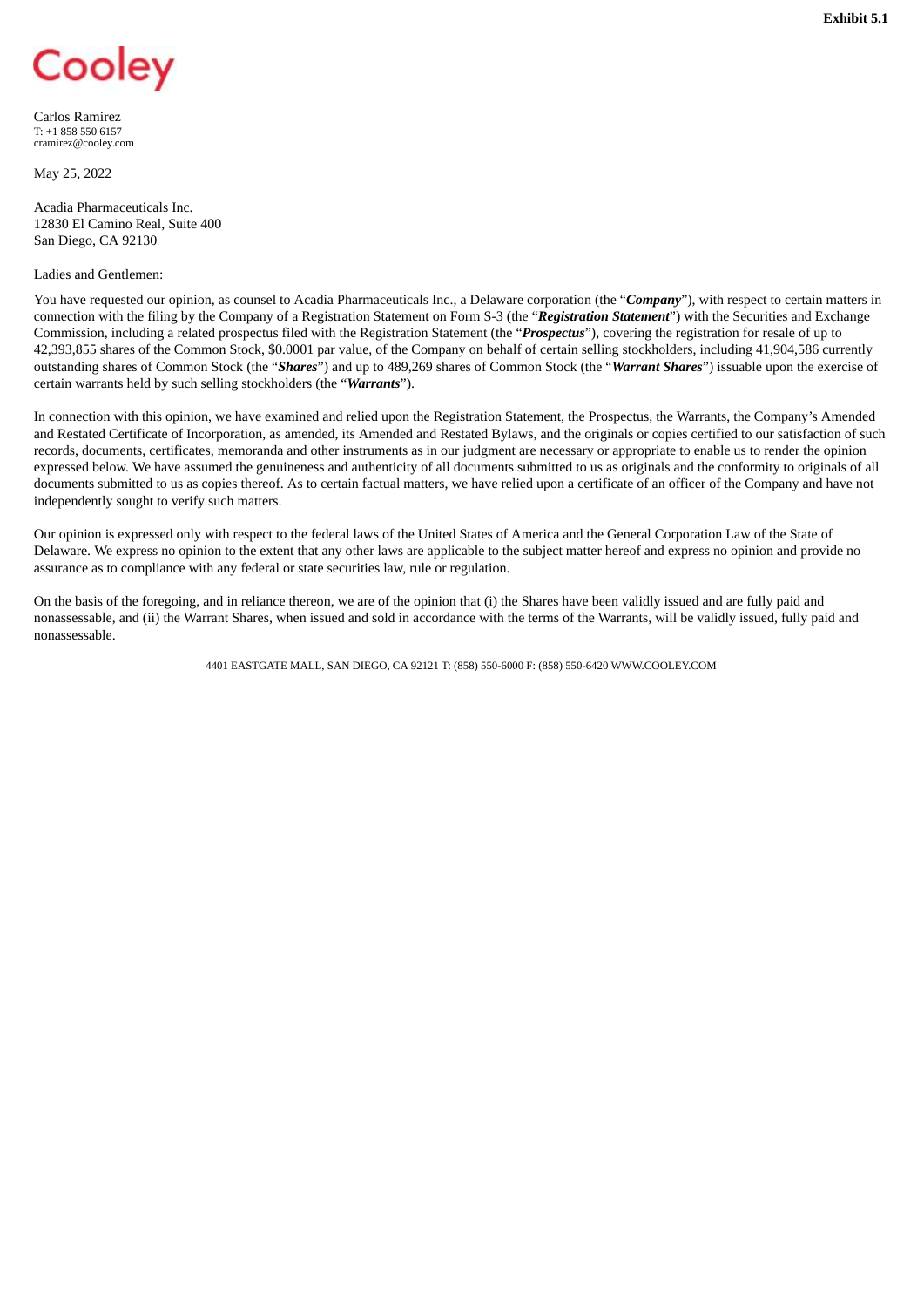### Cooley

We consent to the reference to our firm under the caption "Legal Matters" in the Prospectus and to the filing of this opinion as an exhibit to the Registration Statement.

Very truly yours,

Cooley LLP

By: /s/ Carlos Ramirez

Carlos Ramirez

4401 EASTGATE MALL, SAN DIEGO, CA 92121 T: (858) 550-6000 F: (858) 550-6420 WWW.COOLEY.COM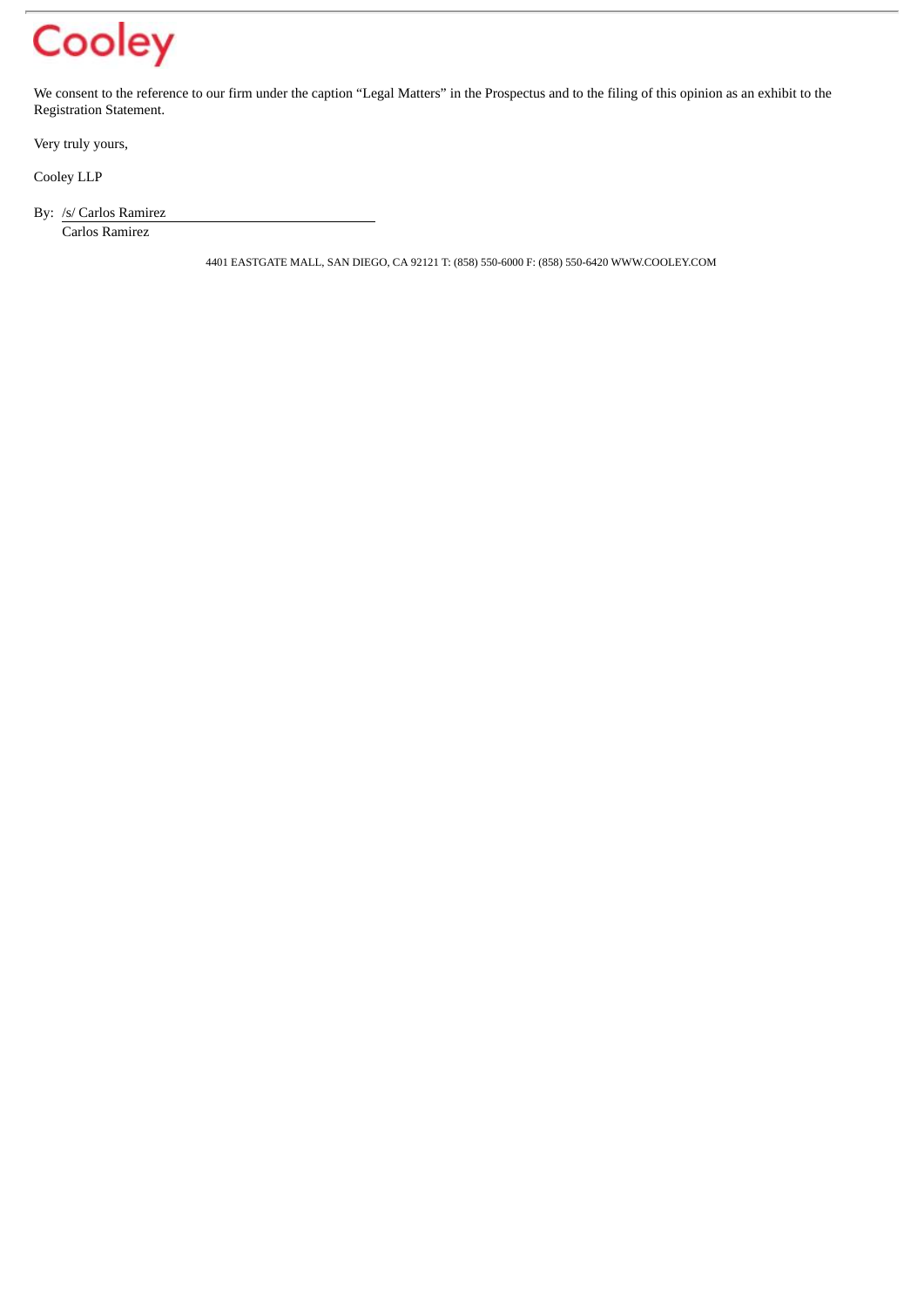#### **Consent of Independent Registered Public Accounting Firm**

<span id="page-22-0"></span>We consent to the reference to our firm under the caption "Experts" in the Registration Statement (Form S-3) and related Prospectus of ACADIA Pharmaceuticals Inc. for the registration of shares of its common stock and to the incorporation by reference therein of our reports dated February 28, 2022, with respect to the consolidated financial statements of ACADIA Pharmaceuticals Inc, and the effectiveness of internal control over financial reporting of ACADIA Pharmaceuticals Inc., included in its Annual Report (Form 10-K) for the year ended December 31, 2021, filed with the Securities and Exchange Commission.

/s/ Ernst & Young LLP

San Diego, California May 25, 2022